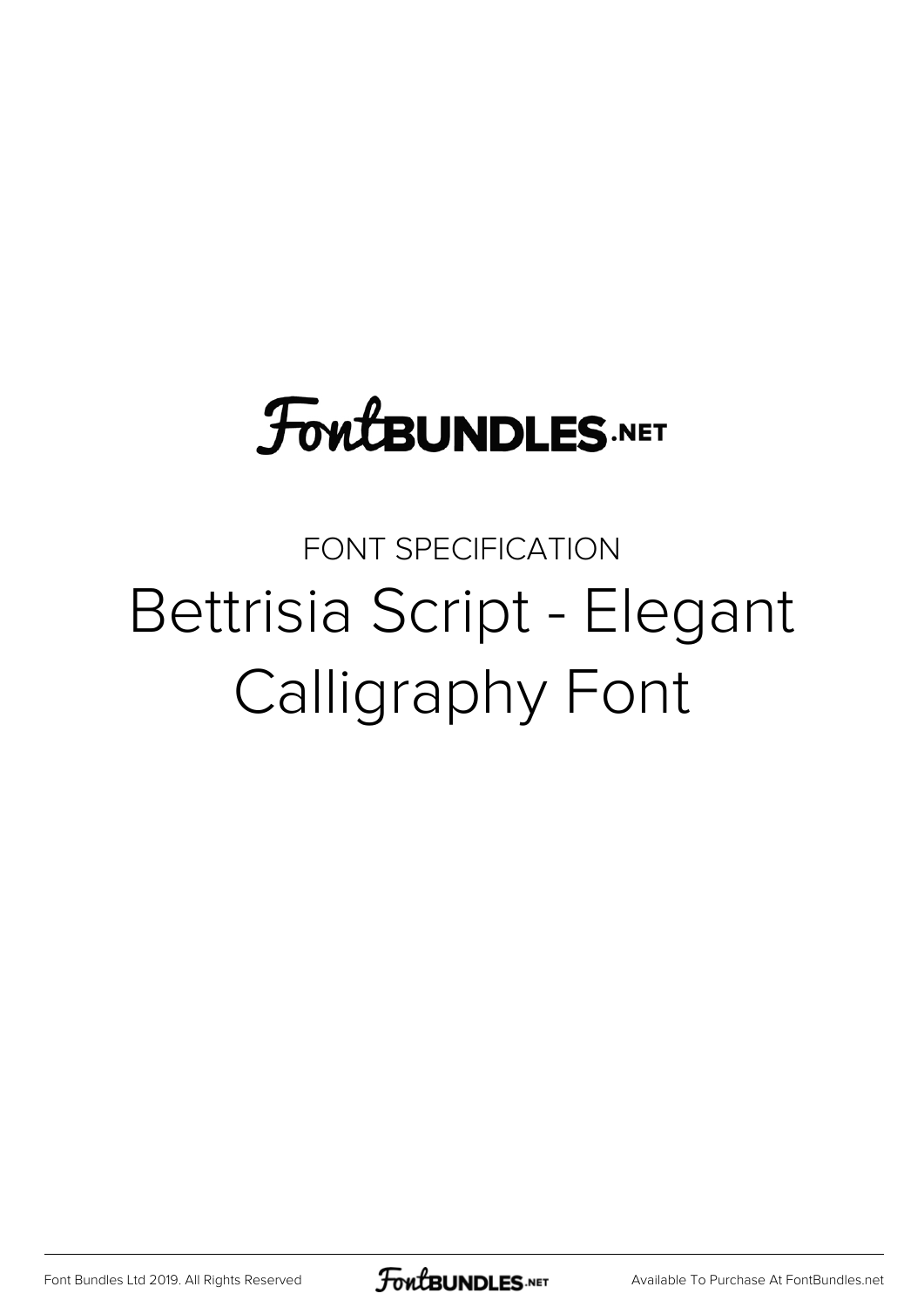#### Bettrisia Script - Bold

**Uppercase Characters** 

0

Lowercase Characters

abcdefghijklmnopgrstuvwxyz

**Numbers** 

0123456789

Punctuation and Symbols

 $\# \t\text{\AA} \t\frac{1}{6}$  $\theta$  $\mathbb{R}^{\mathbb{Z}^2}$  $\triangleright$ 

All Other Glyphs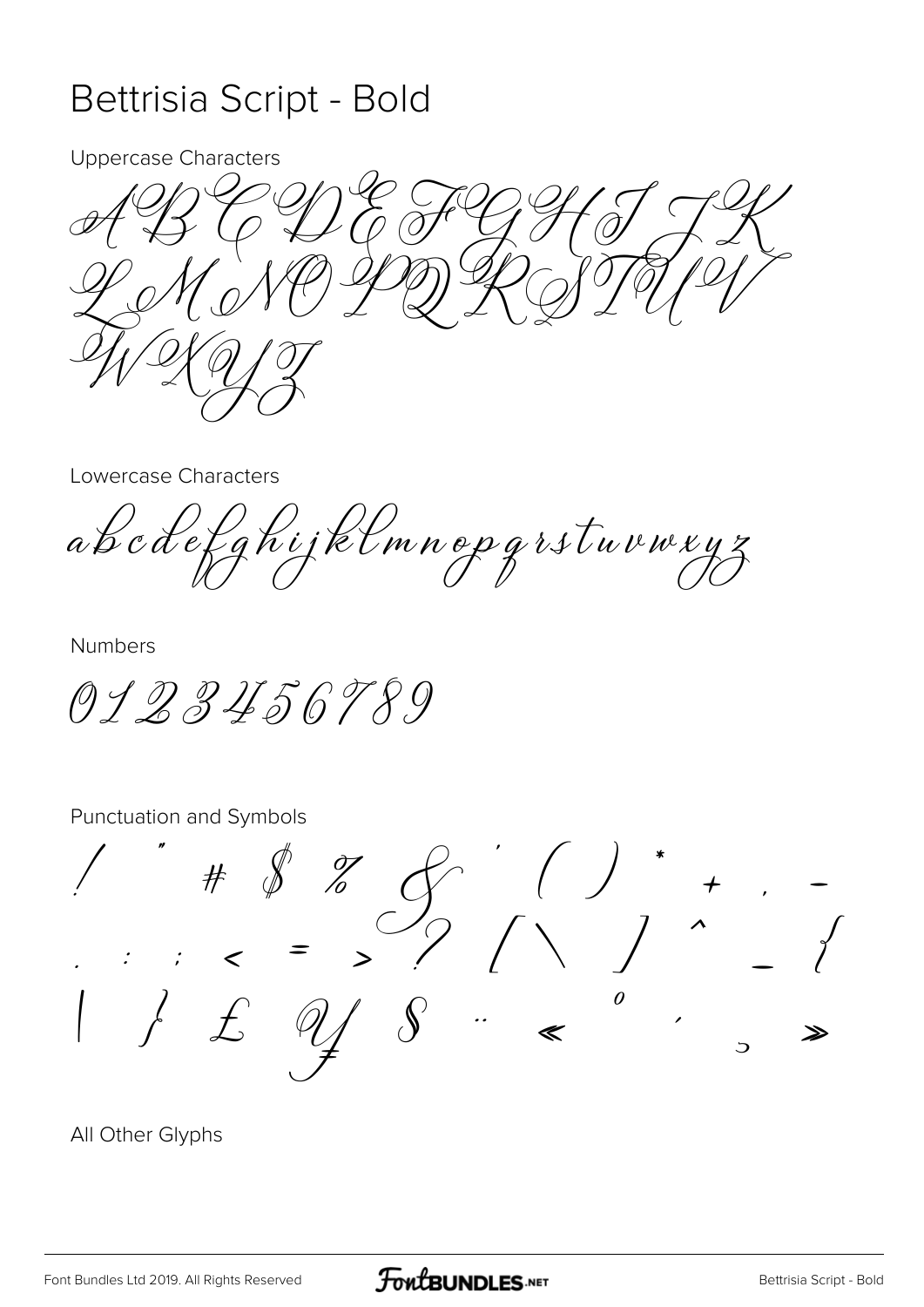**À Á Â Ã Ä Å Ç È É**













[Font Bundles Ltd 2019. All Rights Reserved](https://fontbundles.net/) **FoutBUNDLES.NET** Script - Bold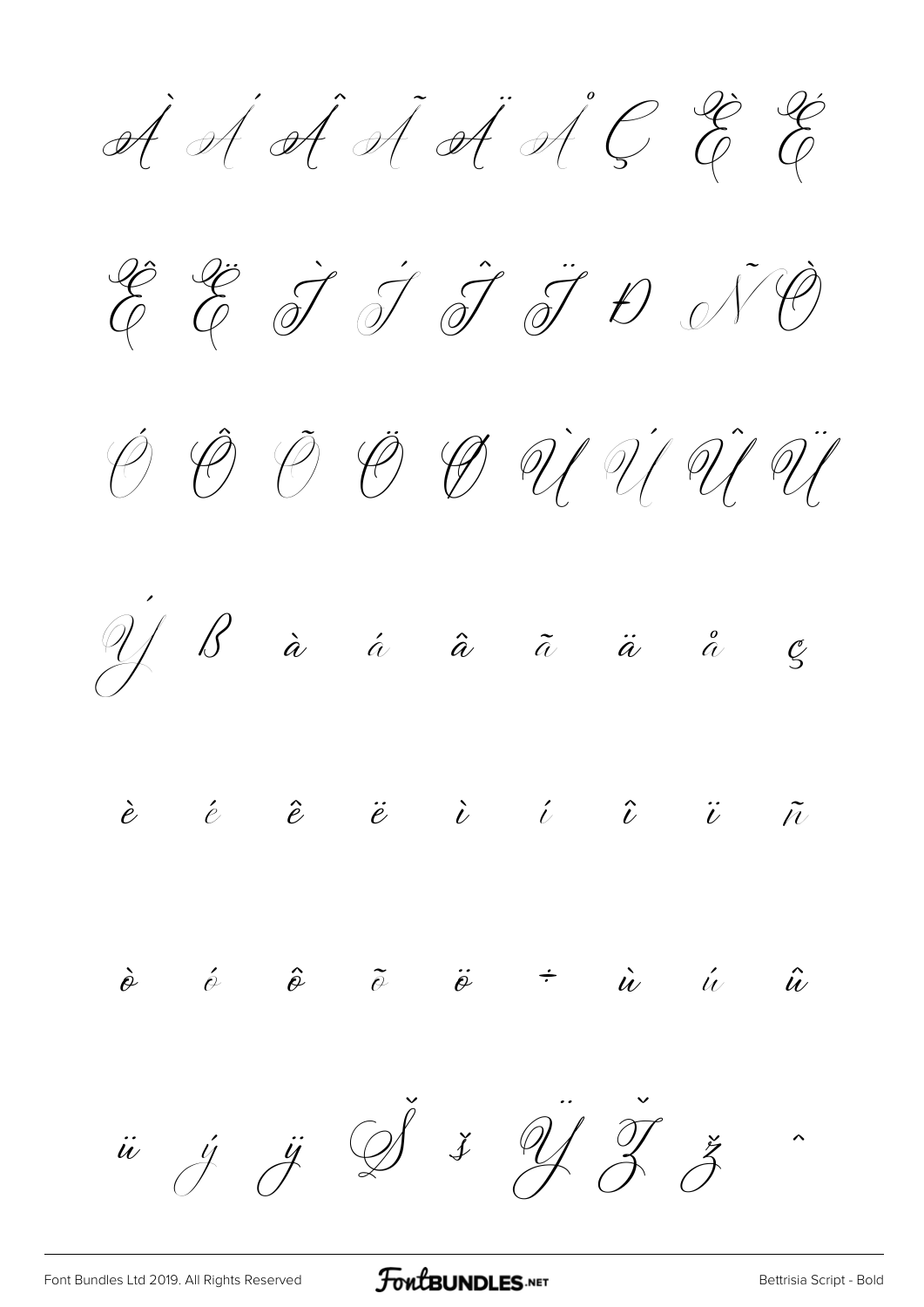$\frac{1}{2}$  ,  $\frac{1}{2}$  ,  $\frac{1}{2}$  ,  $\frac{1}{2}$  ,  $\frac{1}{2}$  ,  $\frac{1}{2}$  ,  $\frac{1}{2}$  ,  $\frac{1}{2}$  ,  $\frac{1}{2}$  ,  $\frac{1}{2}$  ,  $\frac{1}{2}$  ,  $\frac{1}{2}$  ,  $\frac{1}{2}$  ,  $\frac{1}{2}$  ,  $\frac{1}{2}$  ,  $\frac{1}{2}$  ,  $\frac{1}{2}$  ,  $\frac{1}{2}$  ,  $\frac{1$  $a \triangleleft a \curvearrowright a$  a  $a \curvearrowleft a$  $a \rightarrow a$  abb bb bb  $\mathcal{L} \mathcal{L} \rightarrow \mathcal{L} \rightarrow \mathcal{L} \rightarrow \mathcal{L} \rightarrow \mathcal{L} \rightarrow \mathcal{L}$ O O C O S Ad Ad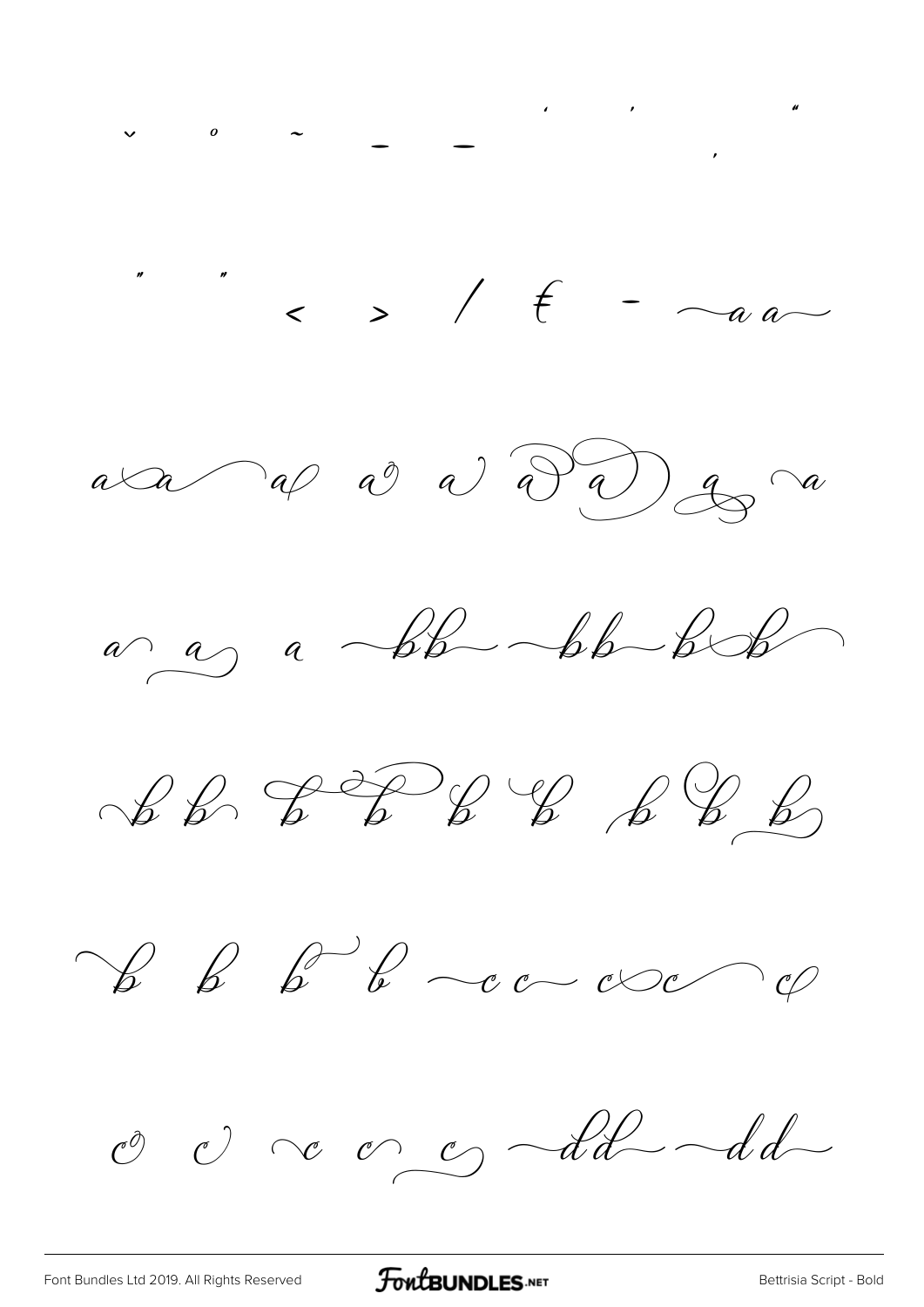ded de PF de le d











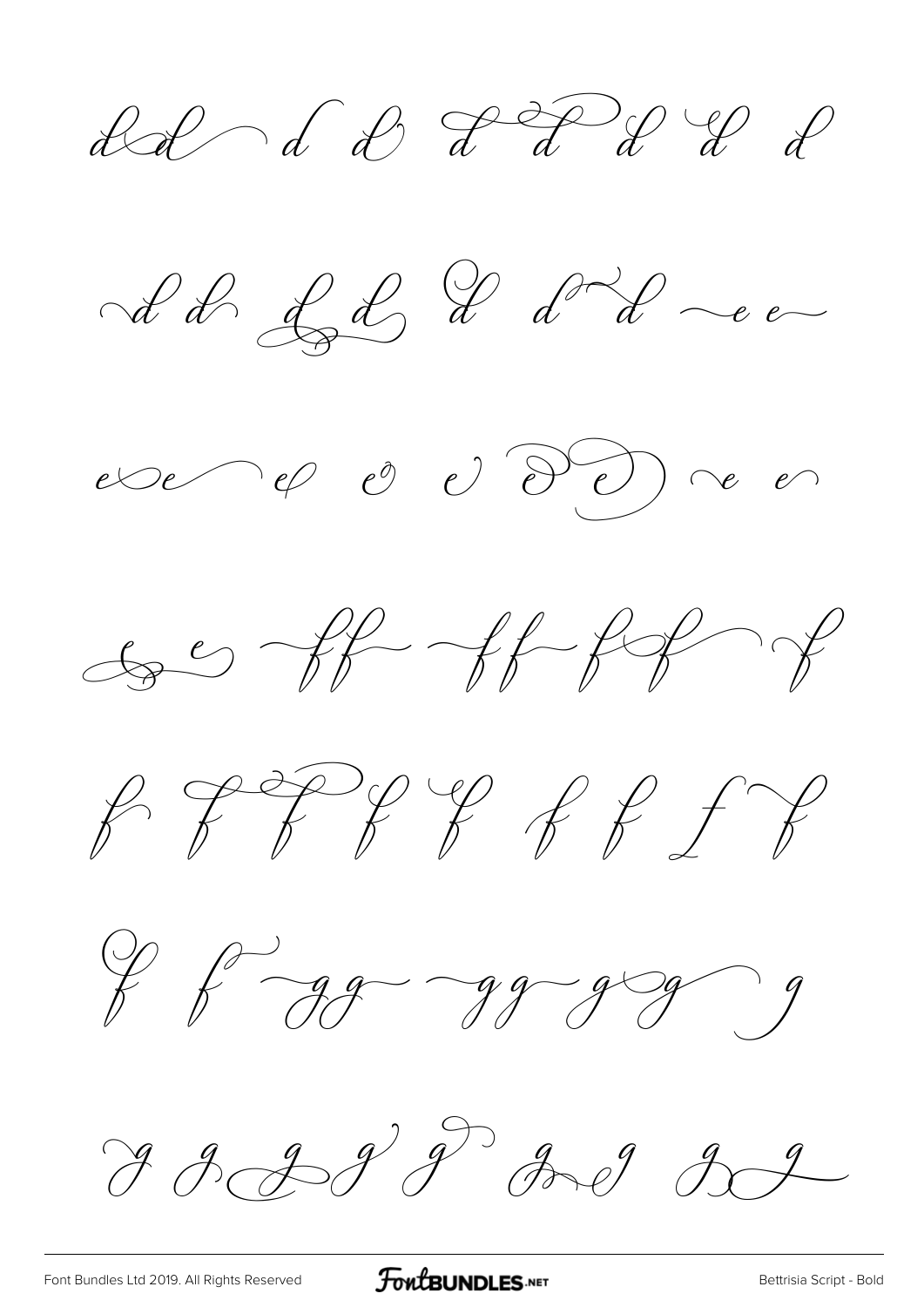$99-hh-hh-hbh$ 

 $\text{K} \text{K} \text{K} \text{K} \text{K} \text{K} \text{K} \text{K}$ 

Ve le R le rivier

 $\varphi\circ\vartheta\circ\bigcirc\textcircled{1}\hspace{-0.25em}\bigcirc\phi\circ\vartheta\;\;\rightsquigarrow\;\;i\quad$ 

is to Wood dad

 $dJJJ^{D}JdJ+dk$ 

ble k k l'él de la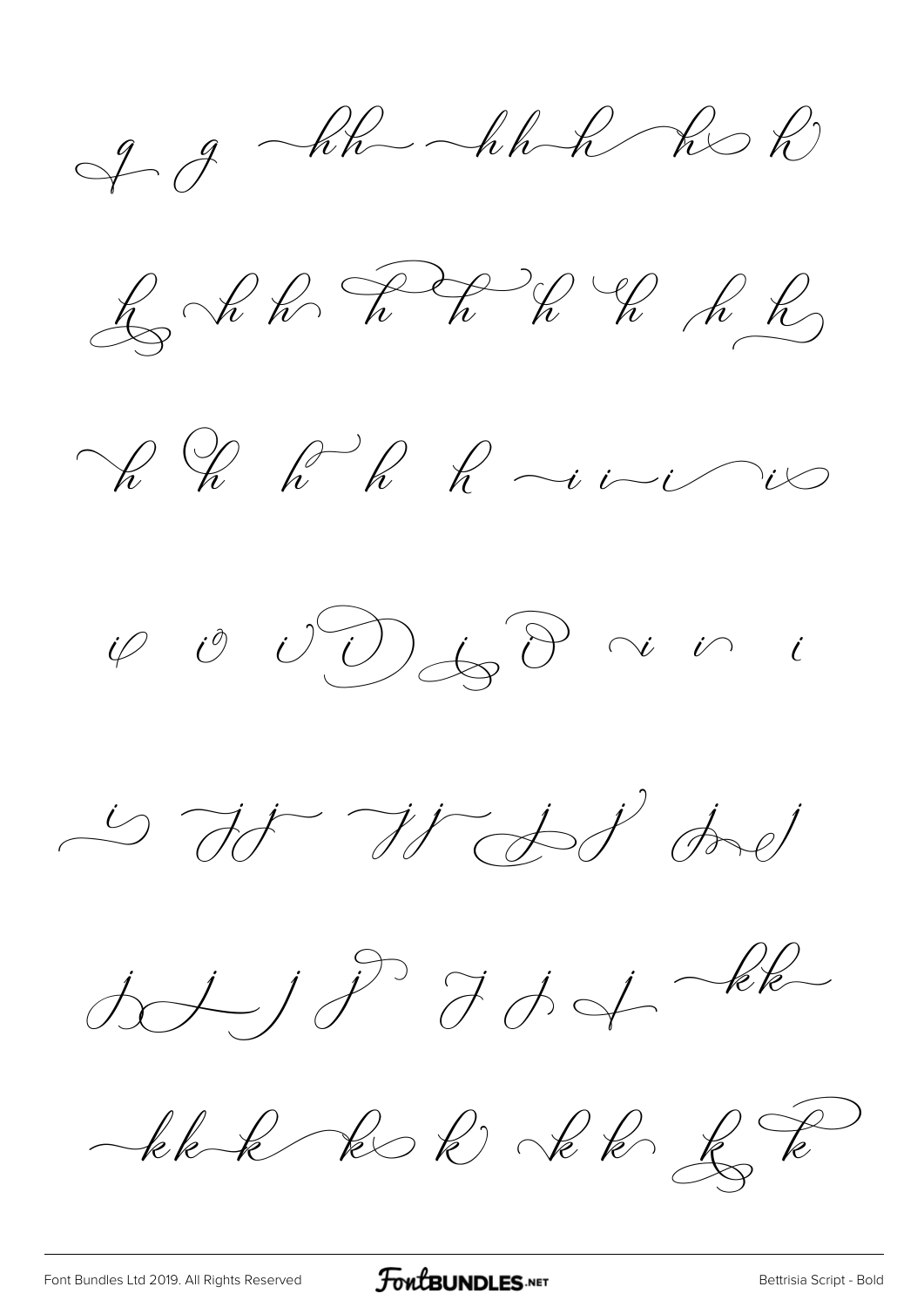EK E E E E E E E

 $k$  le 110 des  $e$   $e$ 

 $CPPPPP PPQQ$ 



 $m < m < m$  m m m m m m m

 $\frac{m}{\sim}$   $m \sim n \sim n \sim \sqrt[n]{\frac{m}{\sim}}$ 

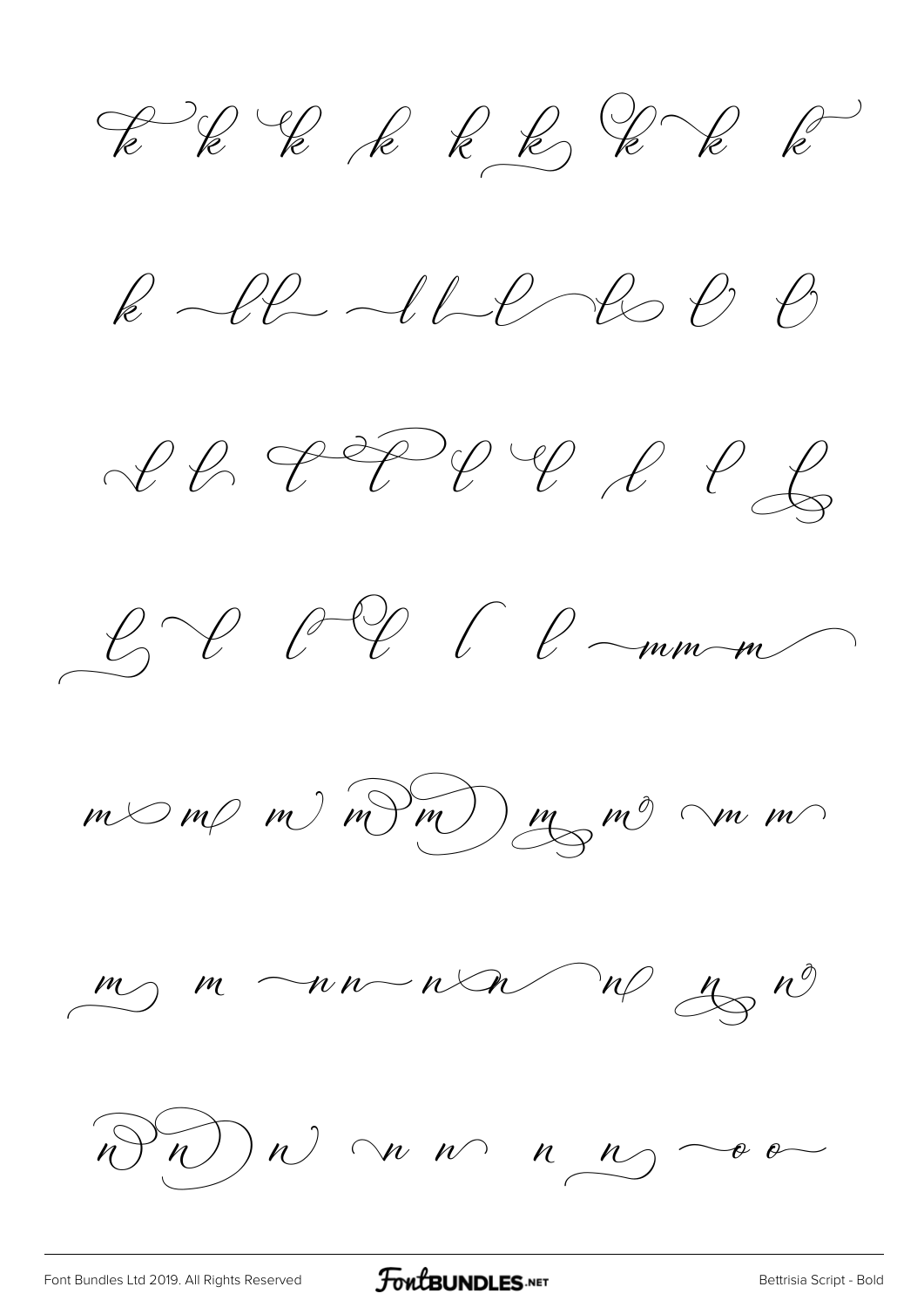









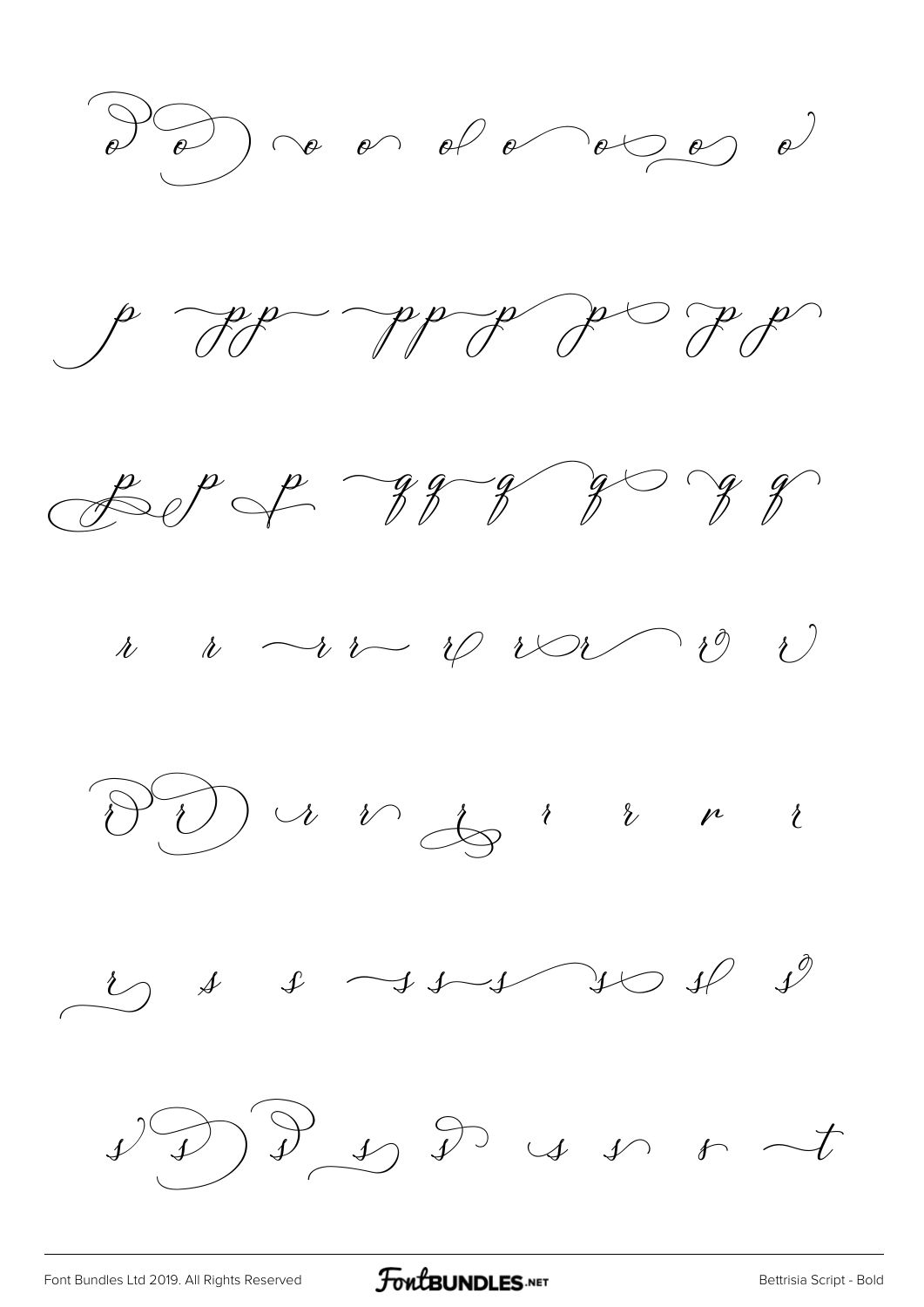せんしてんび よべ



t t t tot t t D t







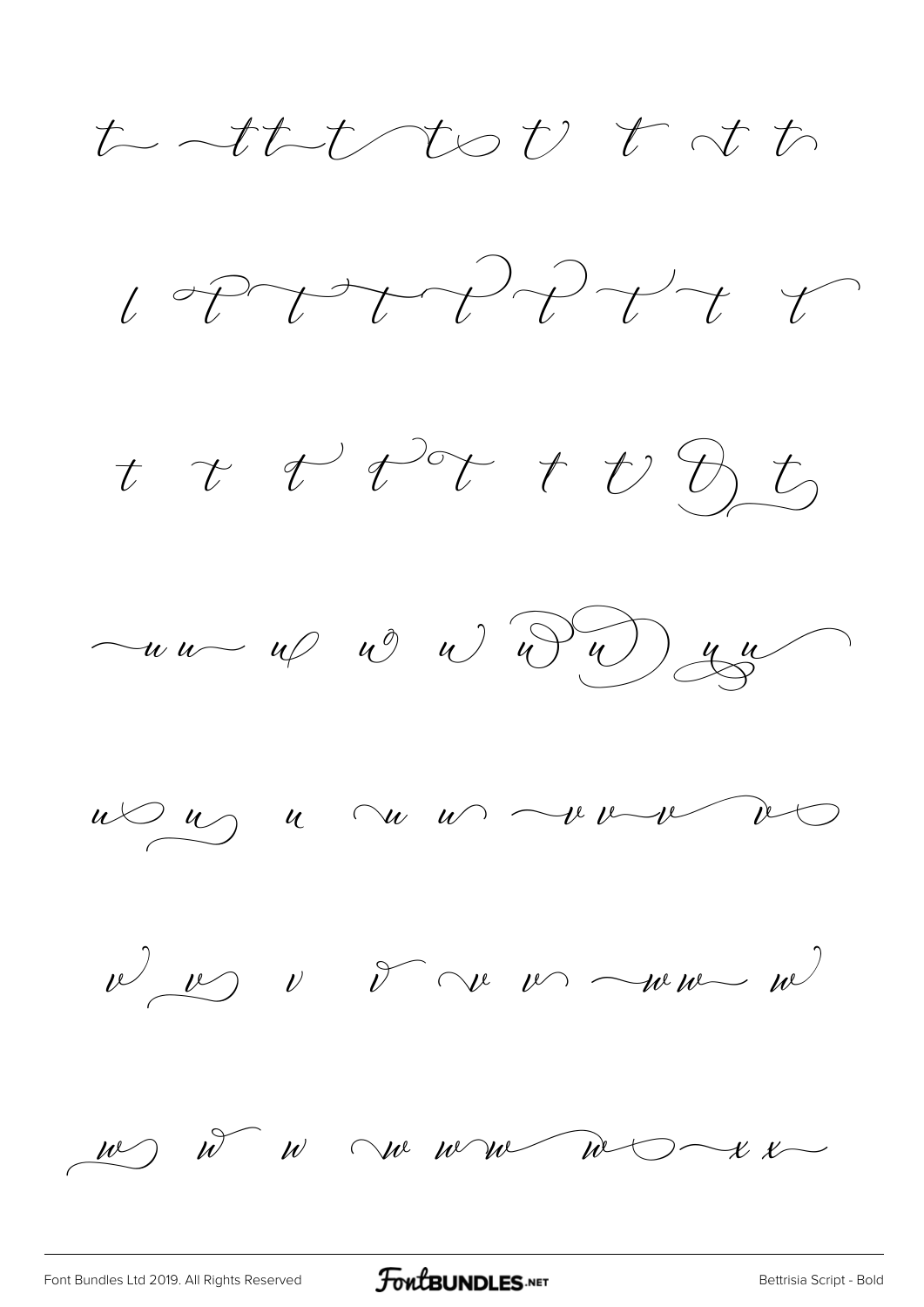$\stackrel{t}{\rightsquigarrow}$   $\stackrel{u}{\rightsquigarrow}$   $\stackrel{v}{\rightsquigarrow}$   $\stackrel{u}{\rightsquigarrow}$   $\stackrel{u}{\rightsquigarrow}$ 

 $y^{\prime}$  of the  $y^{\prime}$  of  $y^{\prime}$  of  $y^{\prime}$ 





h j k l m o p t y







A BB B B B B C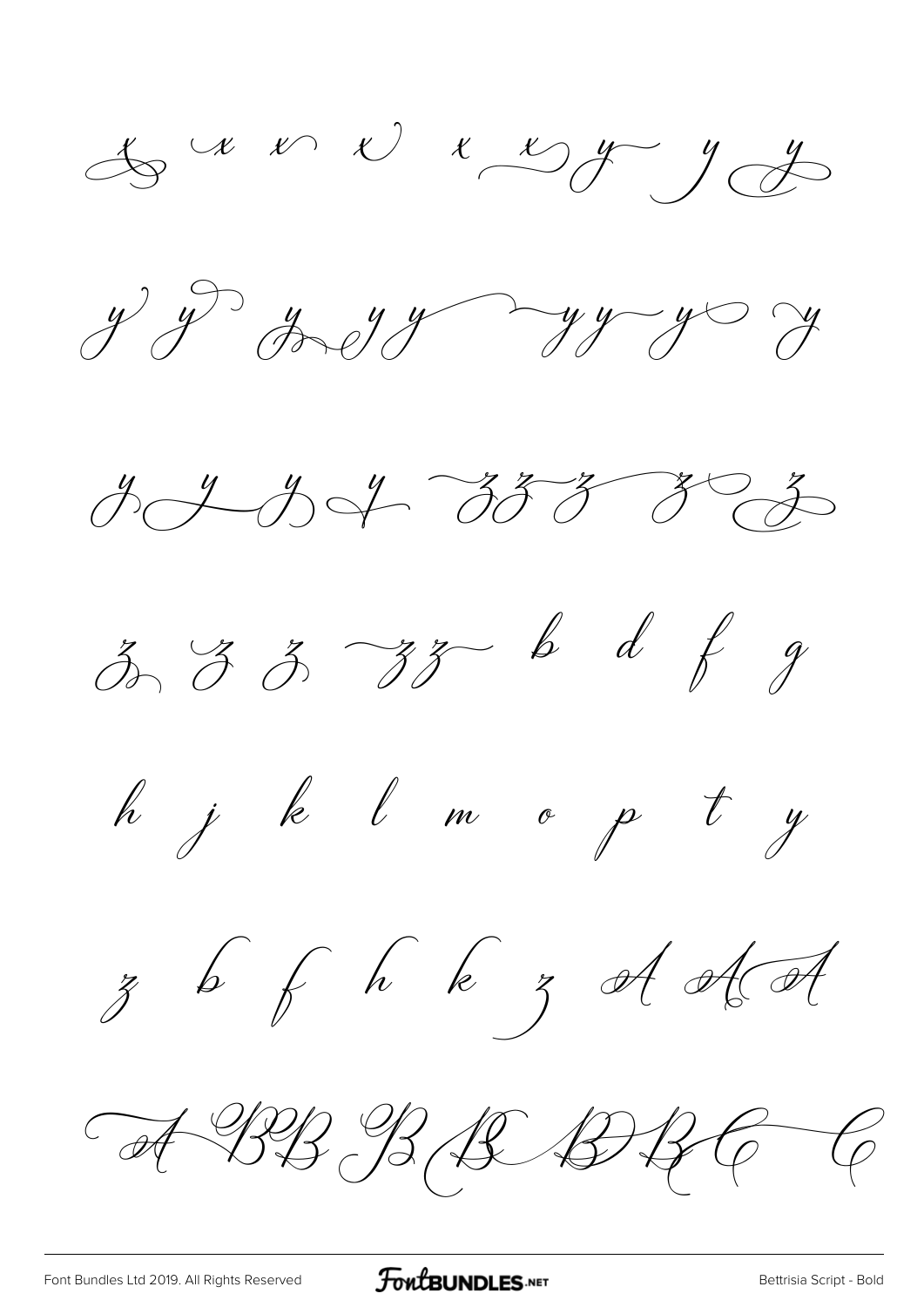$A \oplus A \oplus B$  EEFFIC

AGE ADSES OF KK



HENGE 120 P PR P

 $222209997$ 

FIUMME BUNEN

 $\mathcal{HWKAPQQZR}$ 

[Font Bundles Ltd 2019. All Rights Reserved](https://fontbundles.net/) **FoutBUNDLES.NET** Script - Bold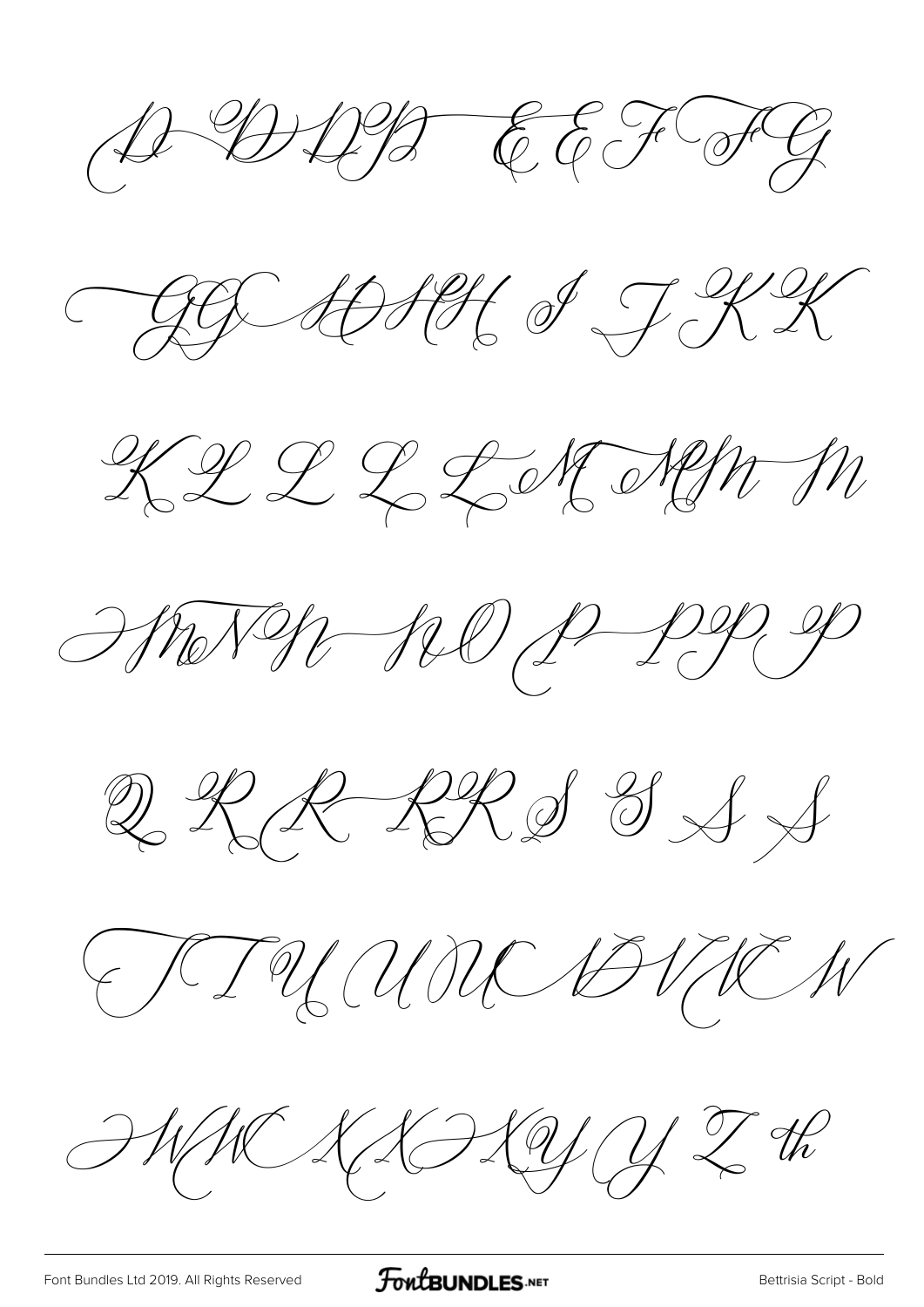tt ir mm ss dl ll ft & f

**ff**

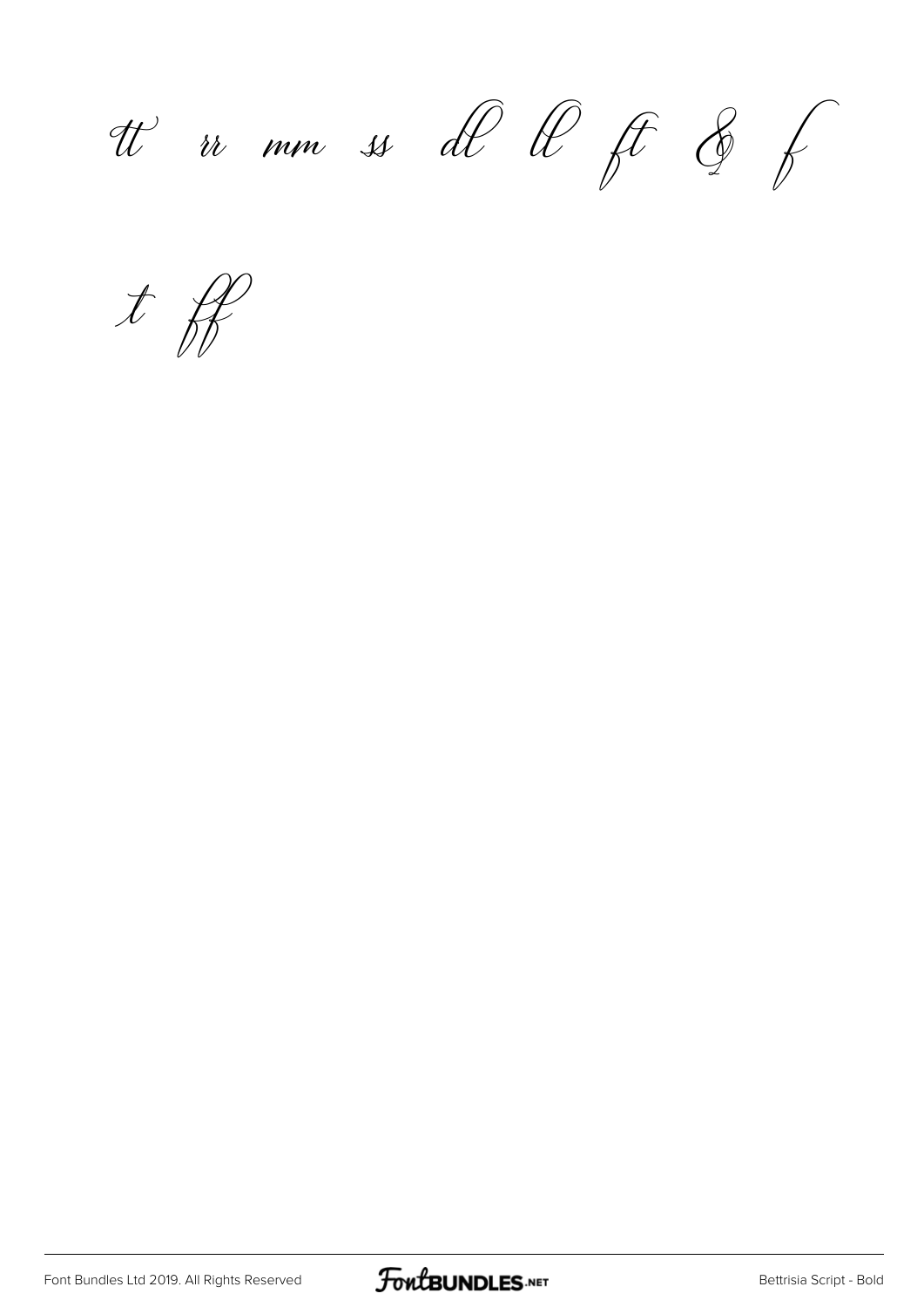## Bettrisia Script Alt - Regular

**Uppercase Characters** 

Lowercase Characters

abcdefghijklmnopgrstuvwxyz

**Numbers** 

0123456789

Punctuation and Symbols

 $\# \quad \ \ \, \mathscr{S} \quad \ \, \mathscr{Z}$  $\theta$  $\ddot{\cdot}$  $\ll$  $\overline{C}$ 

All Other Glyphs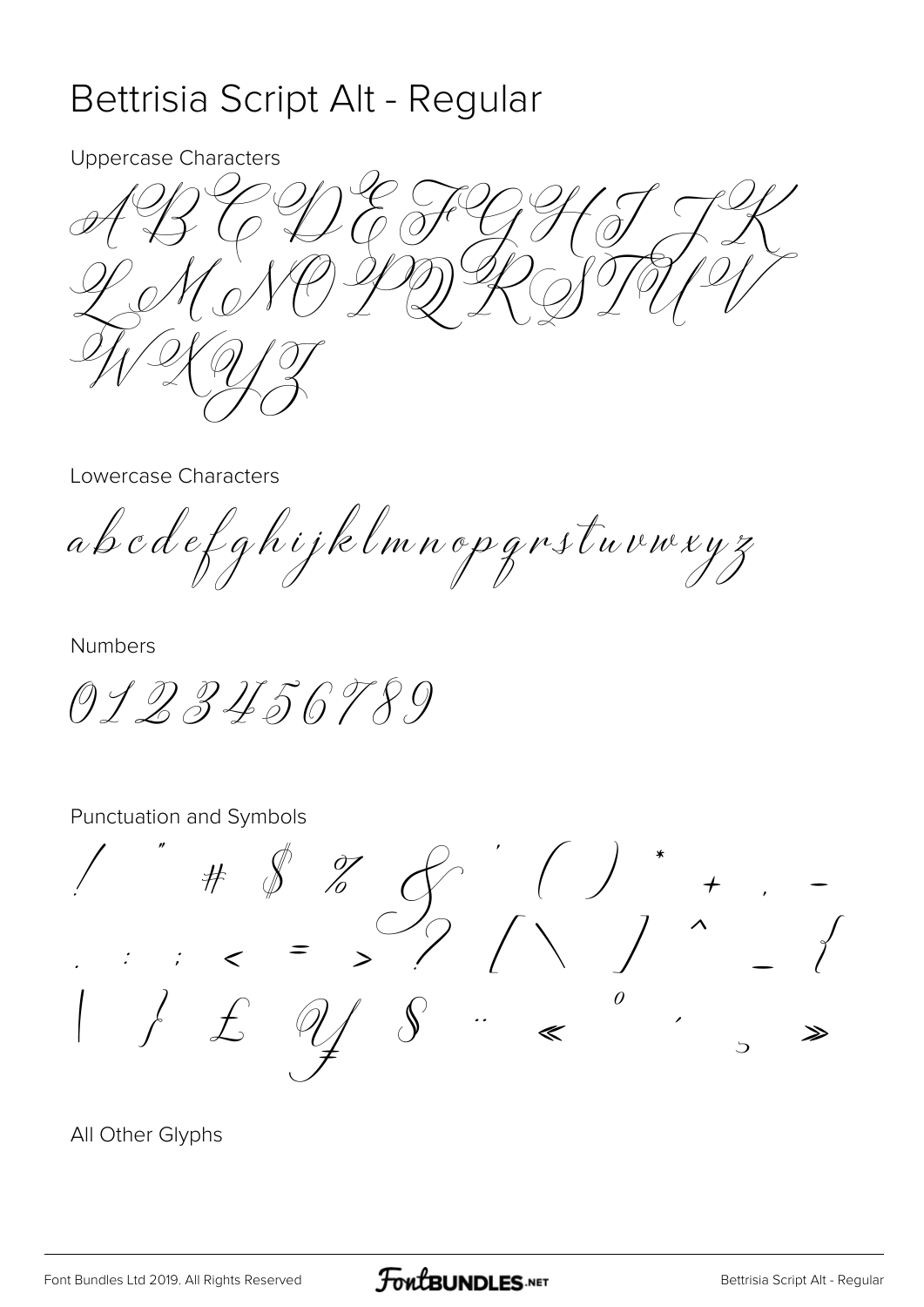À Á Â Ã Ä Å Ç È É









 $\dot{\hat{e}}$   $\hat{\phi}$   $\hat{\phi}$   $\ddot{\hat{e}}$   $\ddot{\hat{e}}$   $\dot{\hat{e}}$   $\dot{\hat{e}}$   $\ddot{\hat{u}}$   $\ddot{\hat{u}}$   $\ddot{\hat{u}}$ 

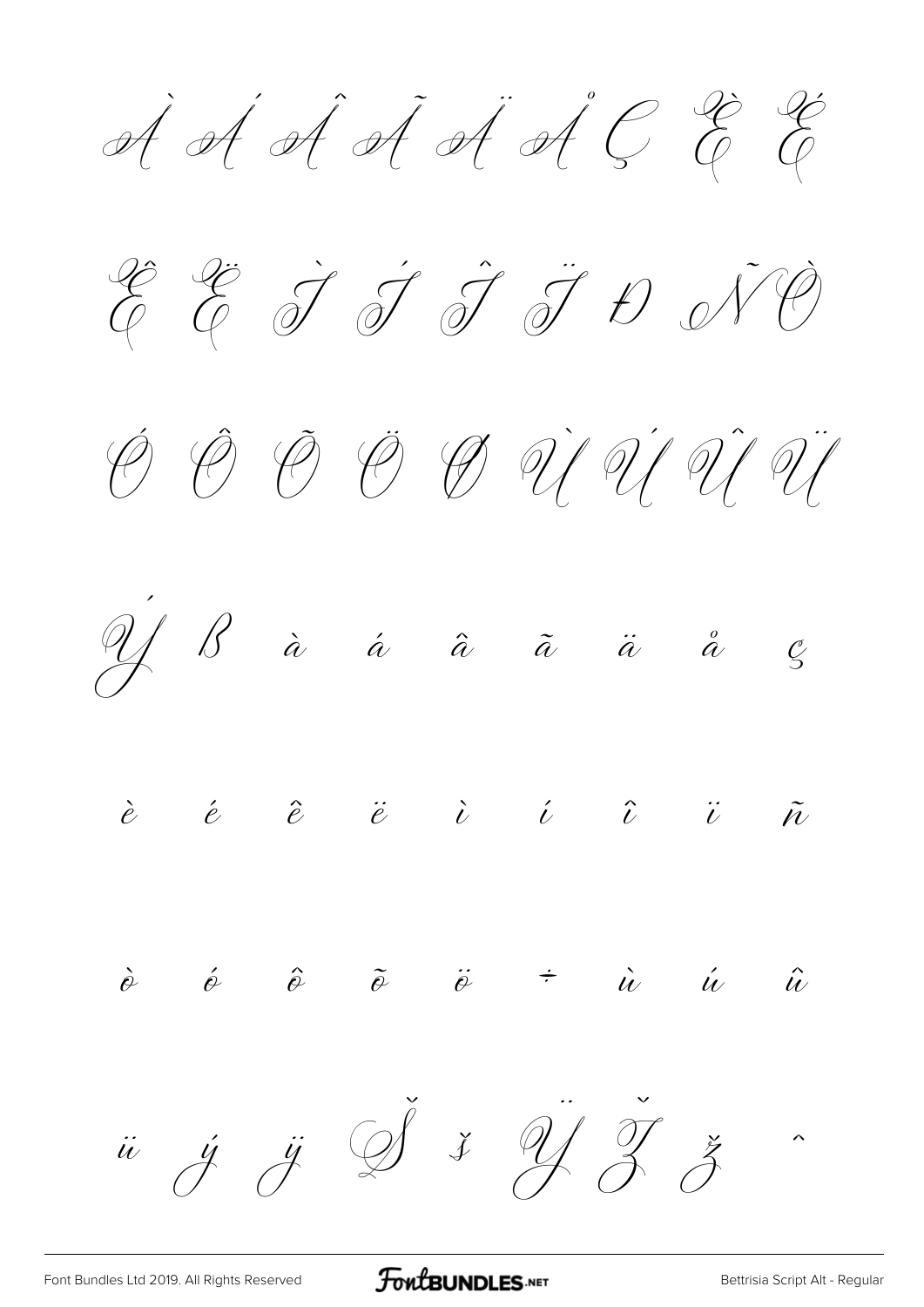$\frac{1}{2}$  ,  $\frac{1}{2}$  ,  $\frac{1}{2}$  ,  $\frac{1}{2}$  ,  $\frac{1}{2}$  ,  $\frac{1}{2}$  ,  $\frac{1}{2}$  ,  $\frac{1}{2}$  ,  $\frac{1}{2}$  ,  $\frac{1}{2}$  ,  $\frac{1}{2}$  ,  $\frac{1}{2}$  ,  $\frac{1}{2}$  ,  $\frac{1}{2}$  ,  $\frac{1}{2}$  ,  $\frac{1}{2}$  ,  $\frac{1}{2}$  ,  $\frac{1}{2}$  ,  $\frac{1$  $a \triangleleft a \curvearrowright a$  a  $a \curvearrowleft a$  $a \rightarrow a$  abb-bb-bb  $\mathcal{L} \mathcal{L} \mathcal{L} \mathcal{L} \mathcal{L} \mathcal{L} \mathcal{L} \mathcal{L} \mathcal{L} \mathcal{L} \mathcal{L}$  $\begin{array}{c} \mathscr{C} & \mathscr{C} & \mathscr{C} & \mathscr{C} & \mathscr{C} & \mathscr{C} \end{array}$ O c c c dd-dd-

FontBUNDLES.NET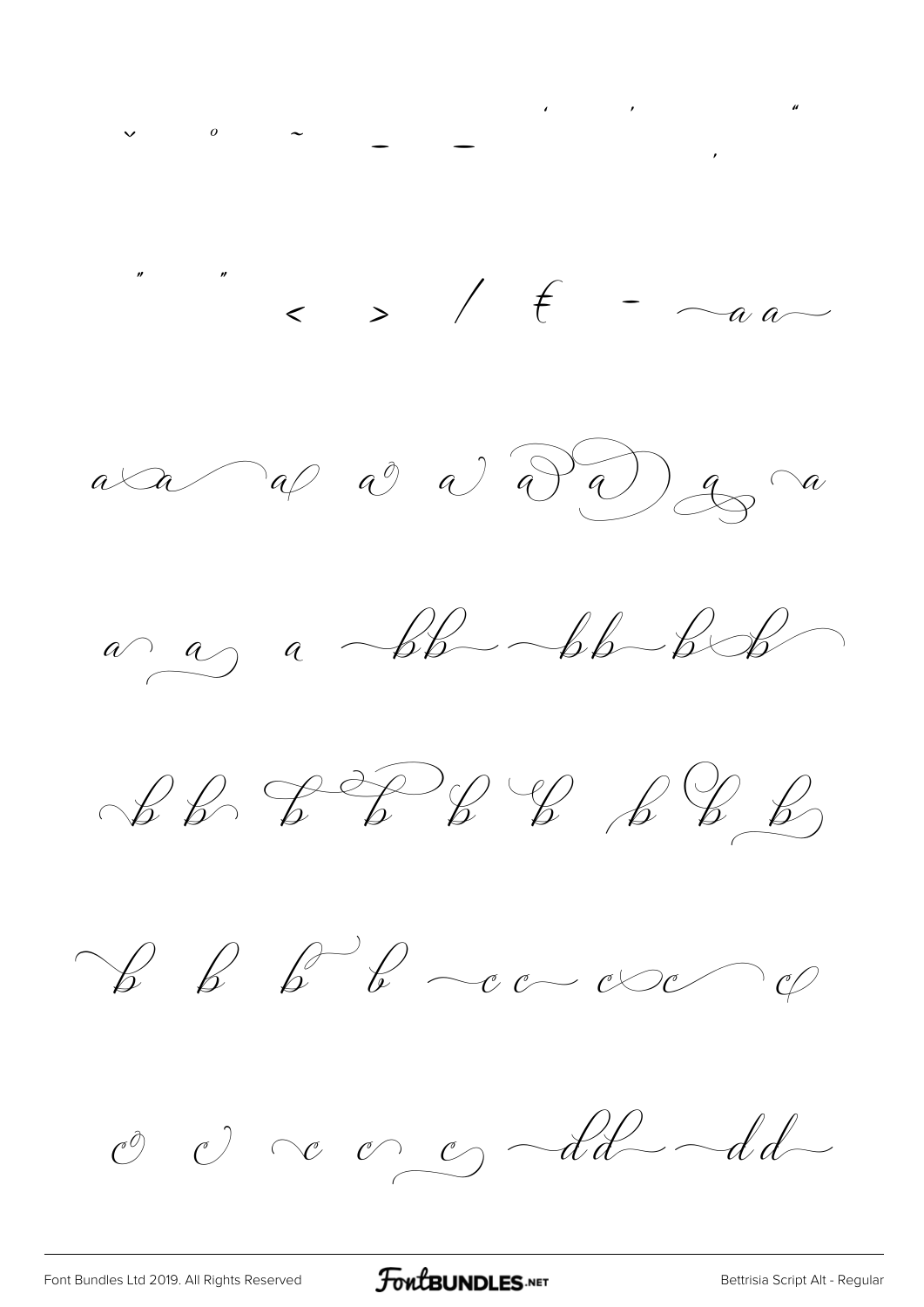del de PFU de l









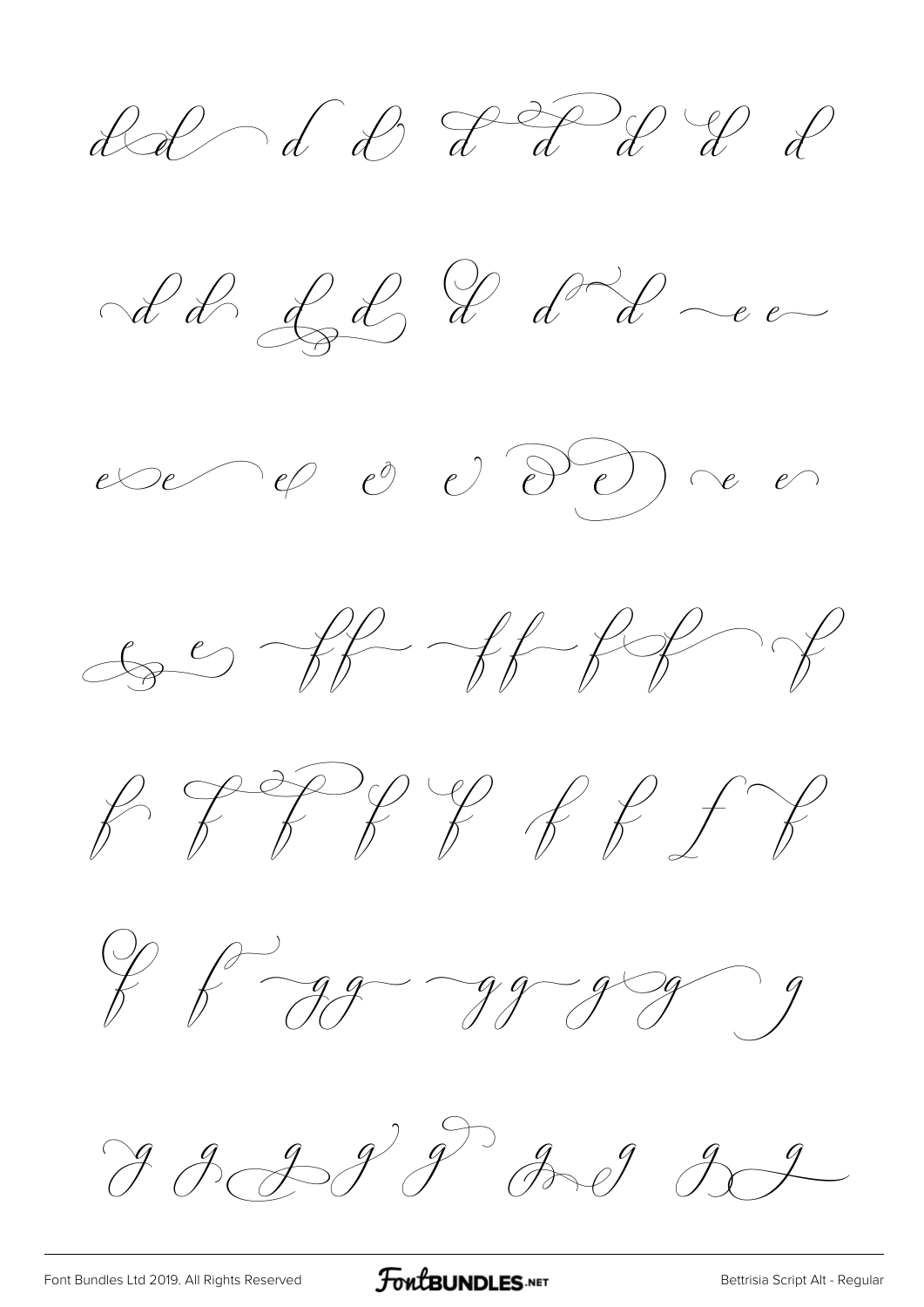$99 - kk - hhR - kbh$ 

 $\bigoplus_{i=1}^n\mathcal{A}_i\otimes\bigotimes_{i=1}^n\mathcal{A}_i\otimes\bigotimes_{i=1}^n\mathcal{A}_i\otimes\bigotimes_{i=1}^n\mathcal{A}_i$ 

Vi Uh R R vivi

is it It det het

 $d\sqrt{j}$  default

blek k R Jek L R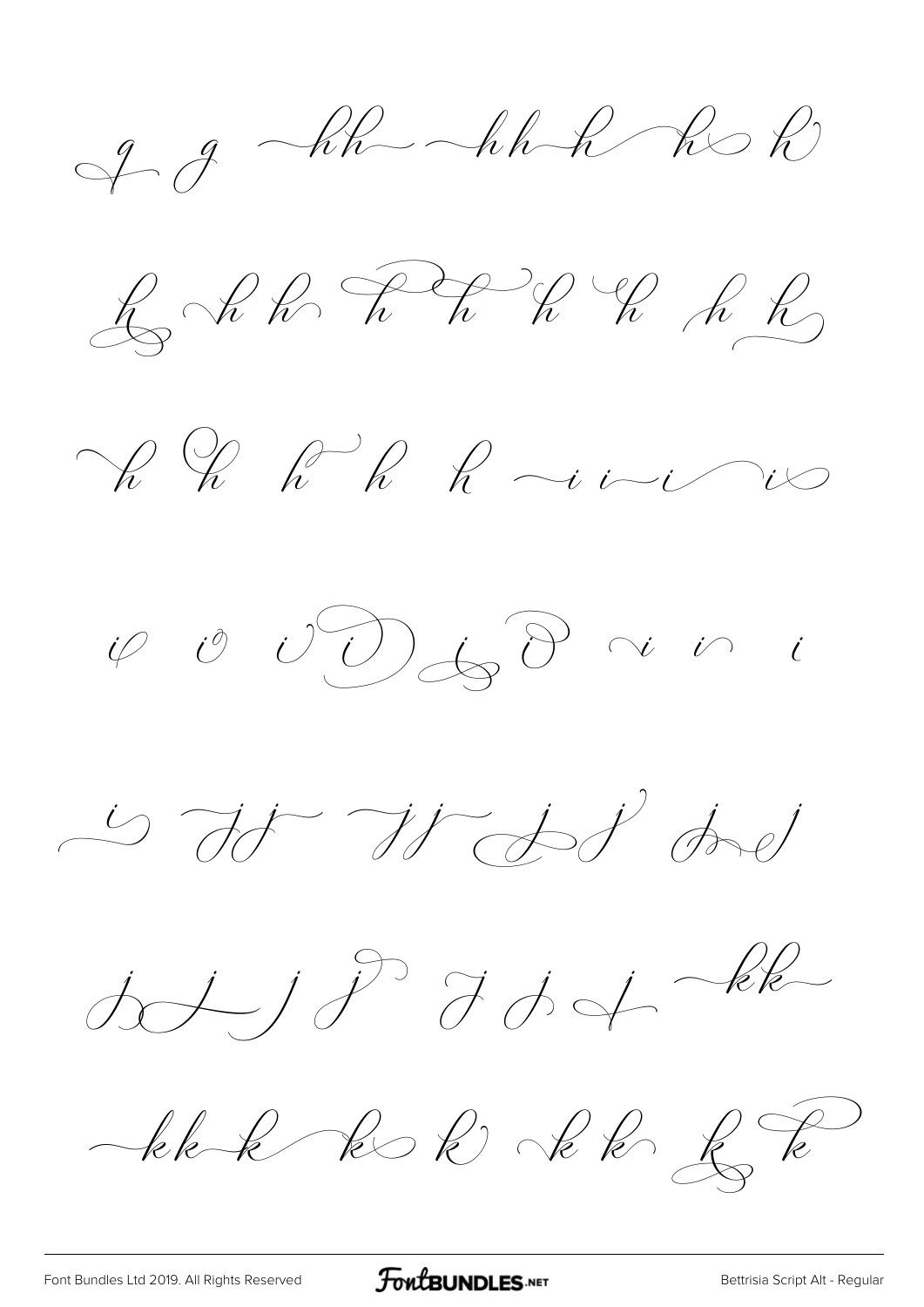EK E E E E E E E

 $k$  -ll-1L R C B

 $CPPPPPLPCQ$ 



 $m < m$  m)  $m$  m)  $m$  m m

 $\frac{m}{\sqrt{m}}$   $\frac{m}{\sqrt{m}}$   $\frac{n\sqrt{m}}{m}$   $\frac{m}{\sqrt{m}}$   $\frac{n\sqrt{m}}{m}$ 

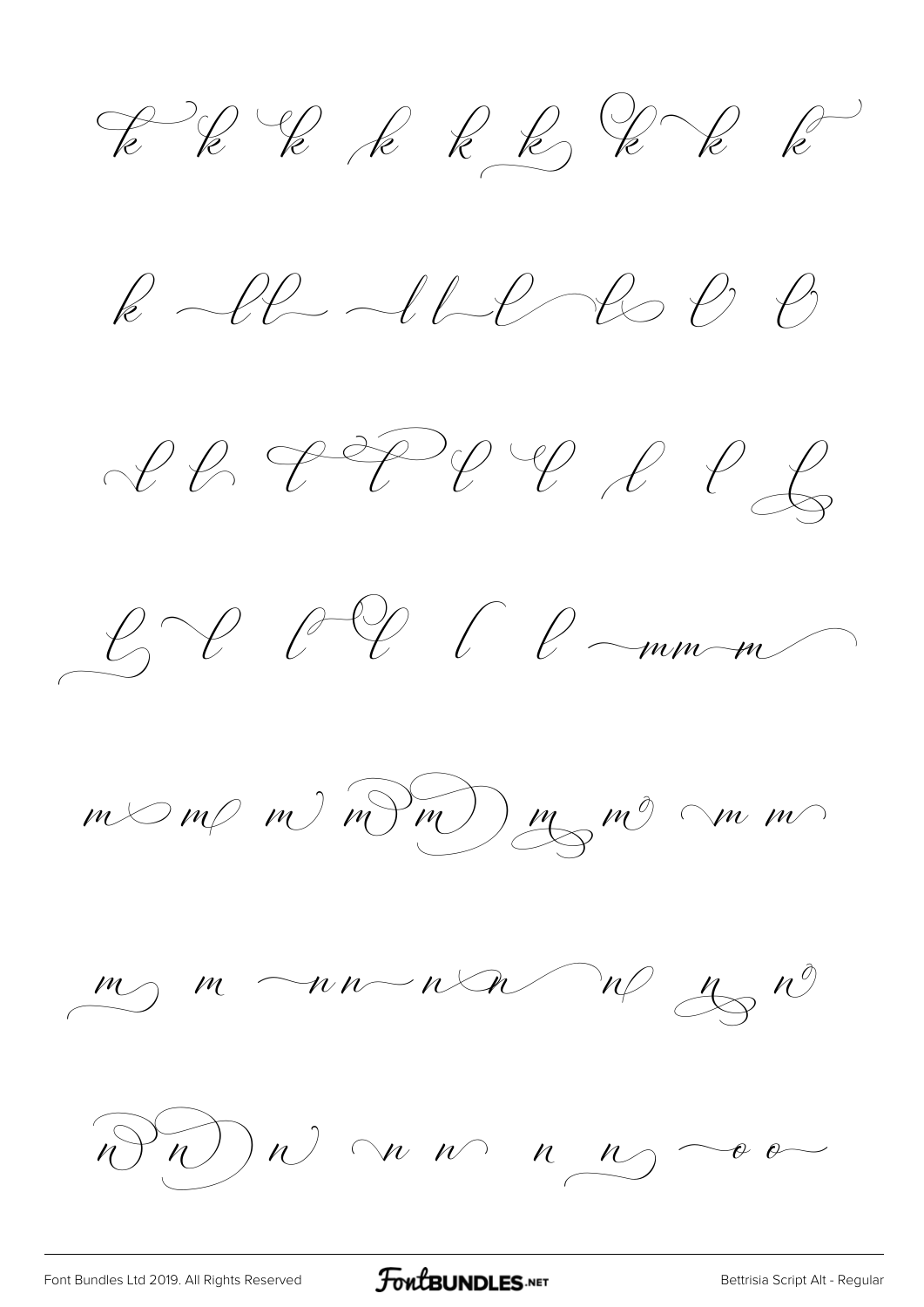











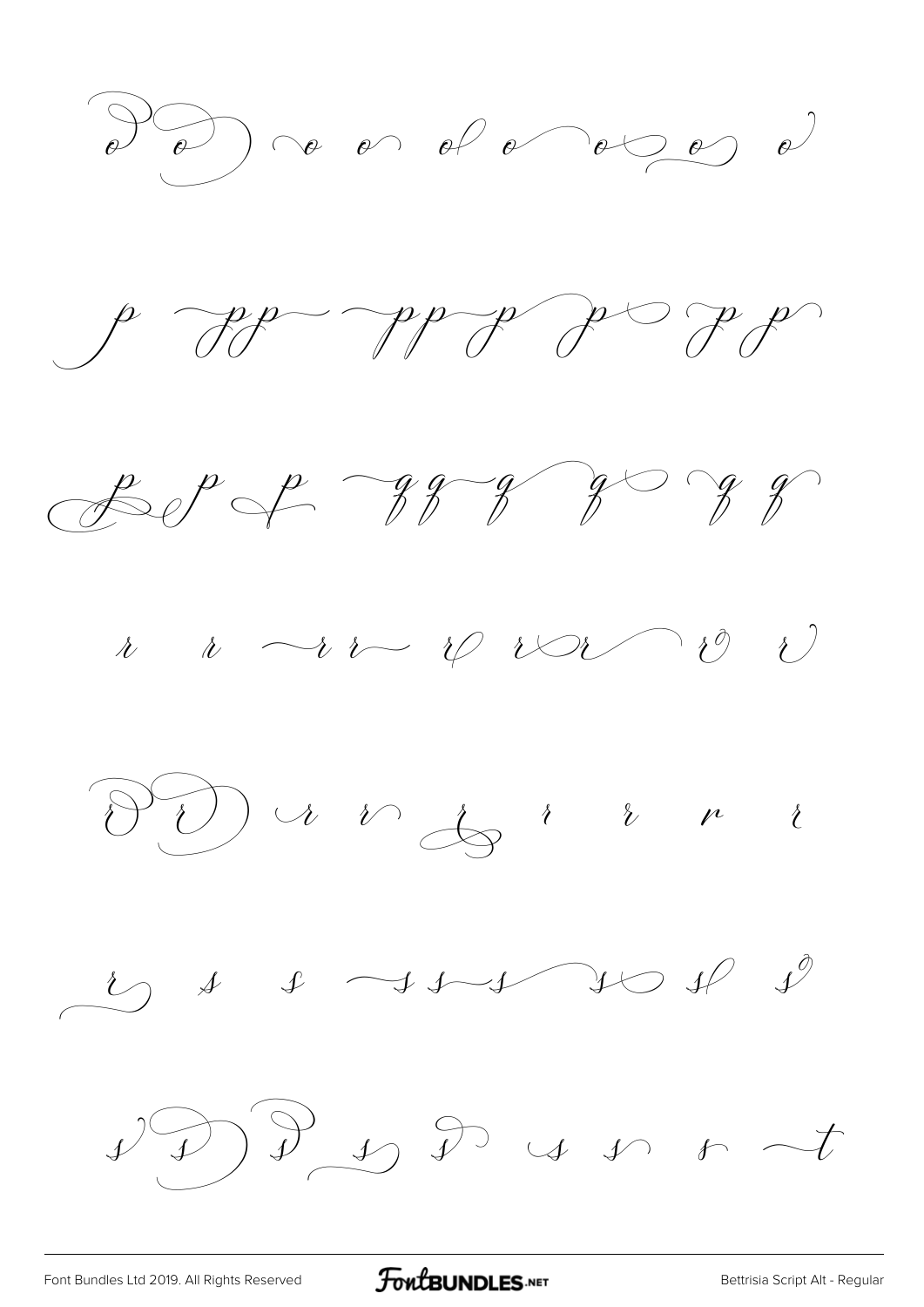たっせたんたけ とさた



t t t tot t t D t







 $u$   $\omega$   $u$   $u$   $w$   $u$   $w$   $w$   $w$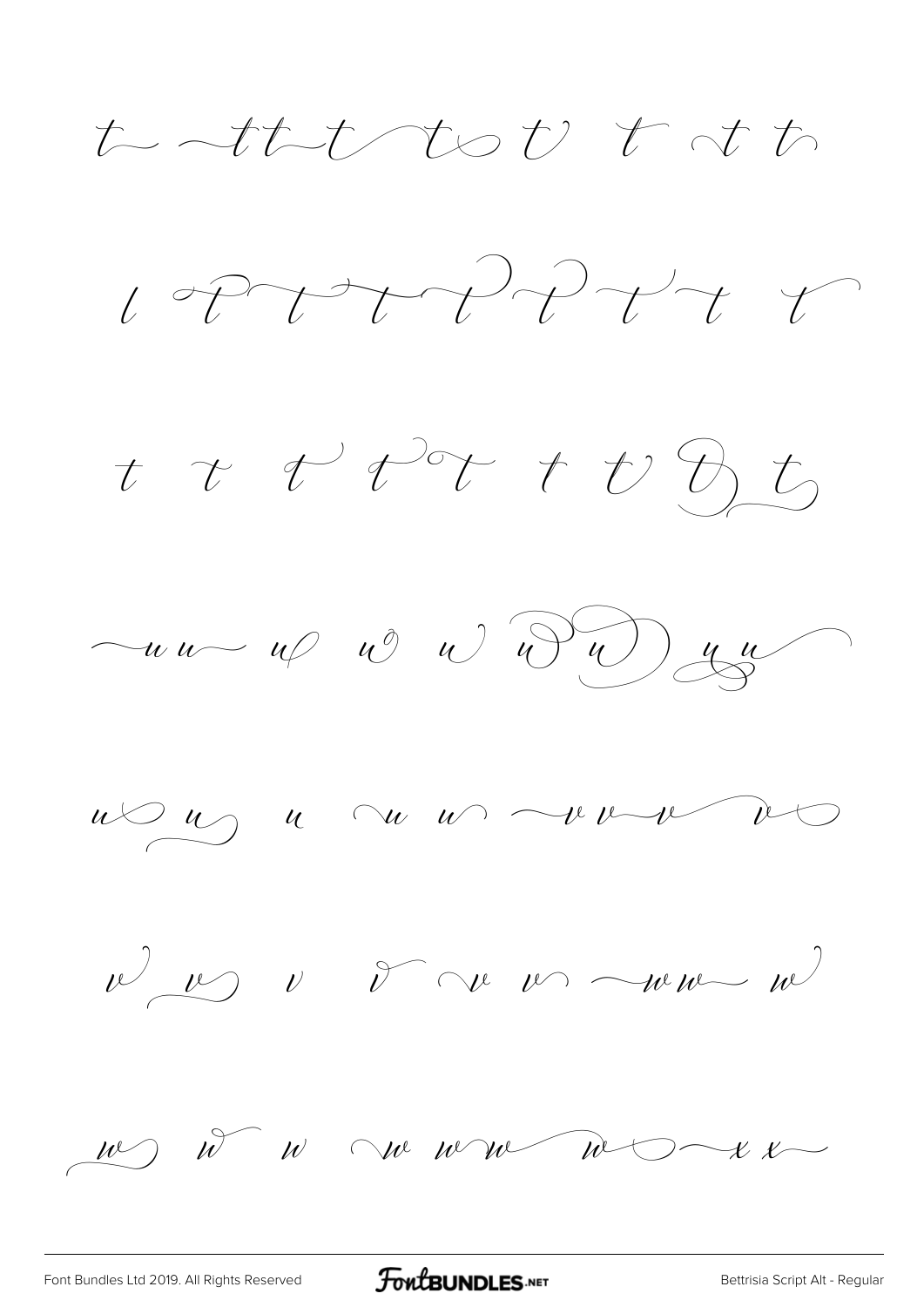$\bigoplus_{\mathscr{A}}\mathscr{A} \times \mathscr{A} \times \bigoplus_{\mathscr{A}} \mathscr{A} \rightarrow \bigoplus_{\mathscr{A}} \mathscr{A}$ 

 $y^{\prime}$  y greys y y y y y





R j k l m o p t y







A BB B B BBC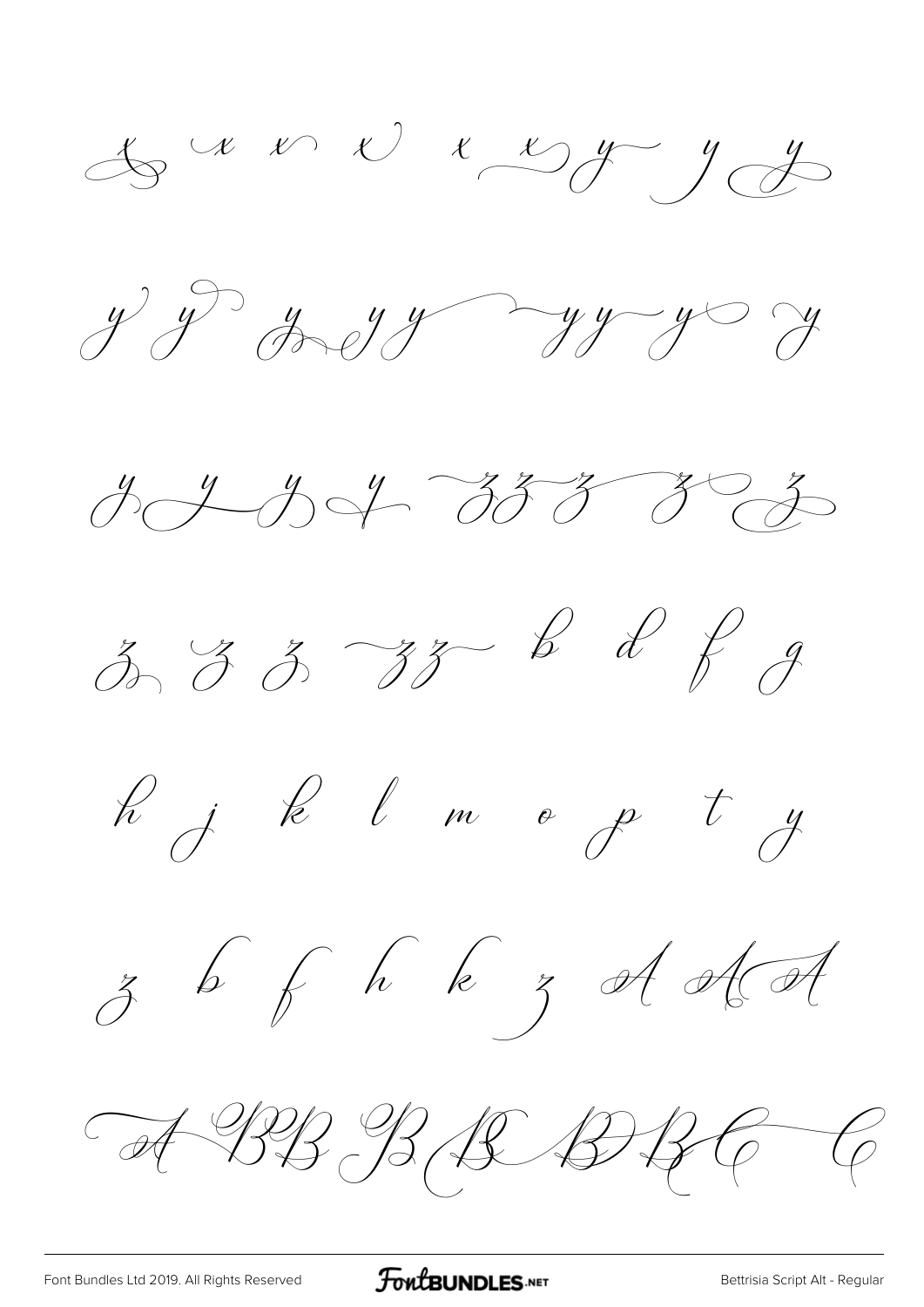$A-BDBEGEFG$ 

AGE ANNE I JKK

KLL LL K NOMM

Morge 120 p pg g

 $\mathbb{Q} \mathcal{R} \mathcal{R} \mathcal{R} \mathcal{S} \mathcal{S} \mathcal{A}$ 

FIUMM BUCH

 $\mathcal{HWKAPQQZR}$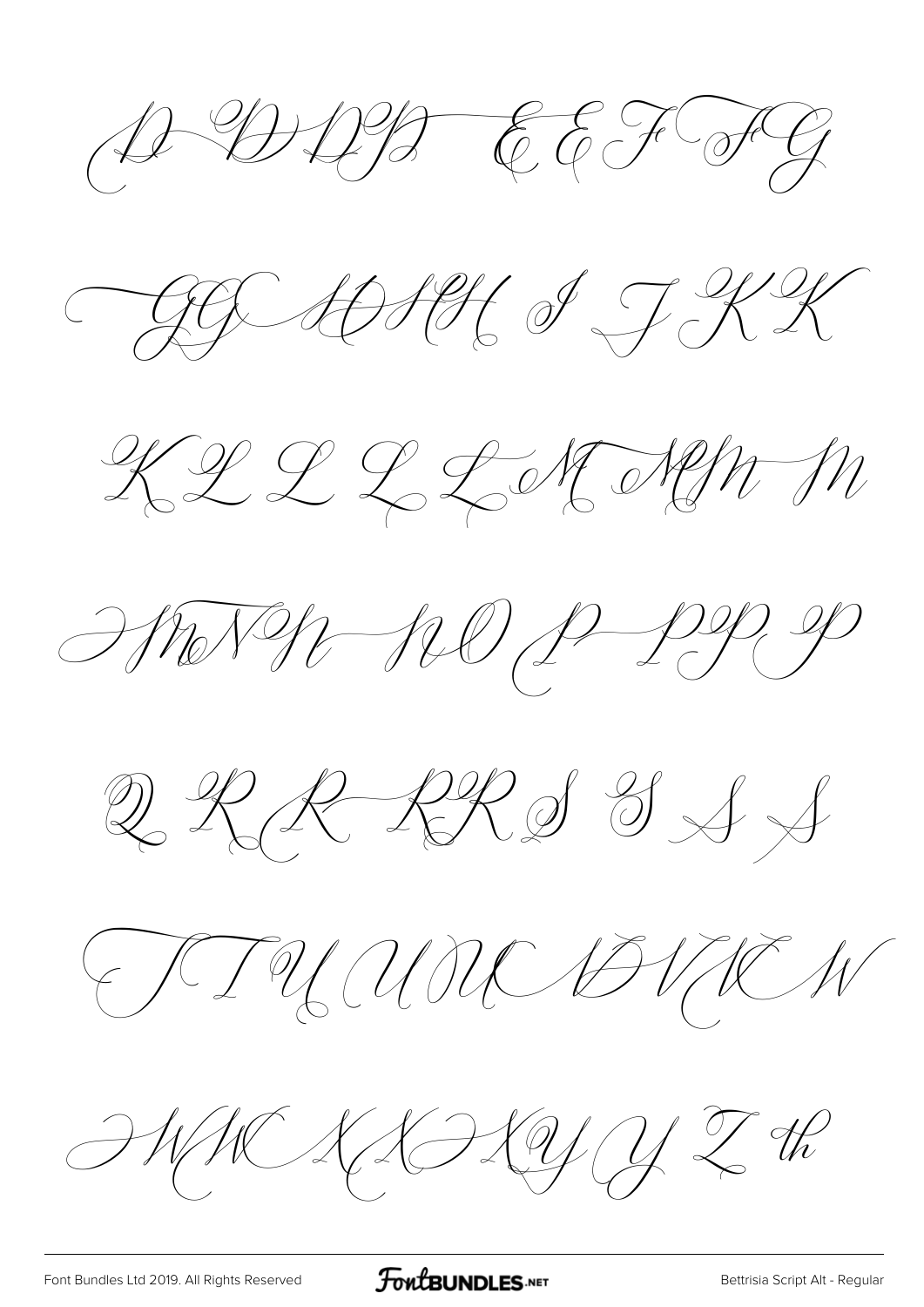tt mm ss & f t

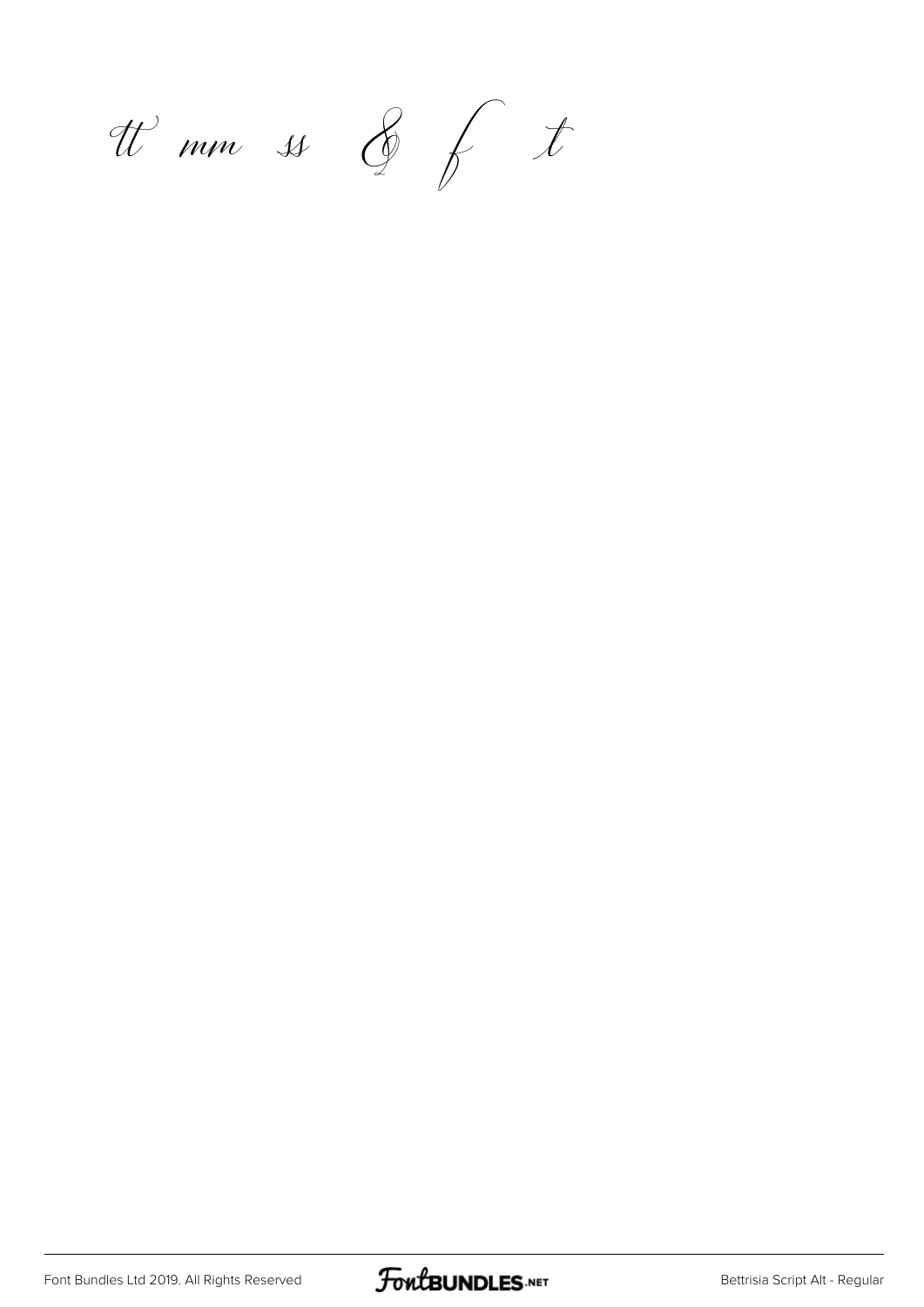## Bettrisia Script - Regular

**Uppercase Characters** 

**Lowercase Characters** 

abcdefghijklmnopgrstuvwxyz

**Numbers** 

0123456789

Punctuation and Symbols

 $\# \circ \frac{\sqrt{2}}{2}$  $\theta$  $\ddot{\cdot}$  $\overline{C}$ 

All Other Glyphs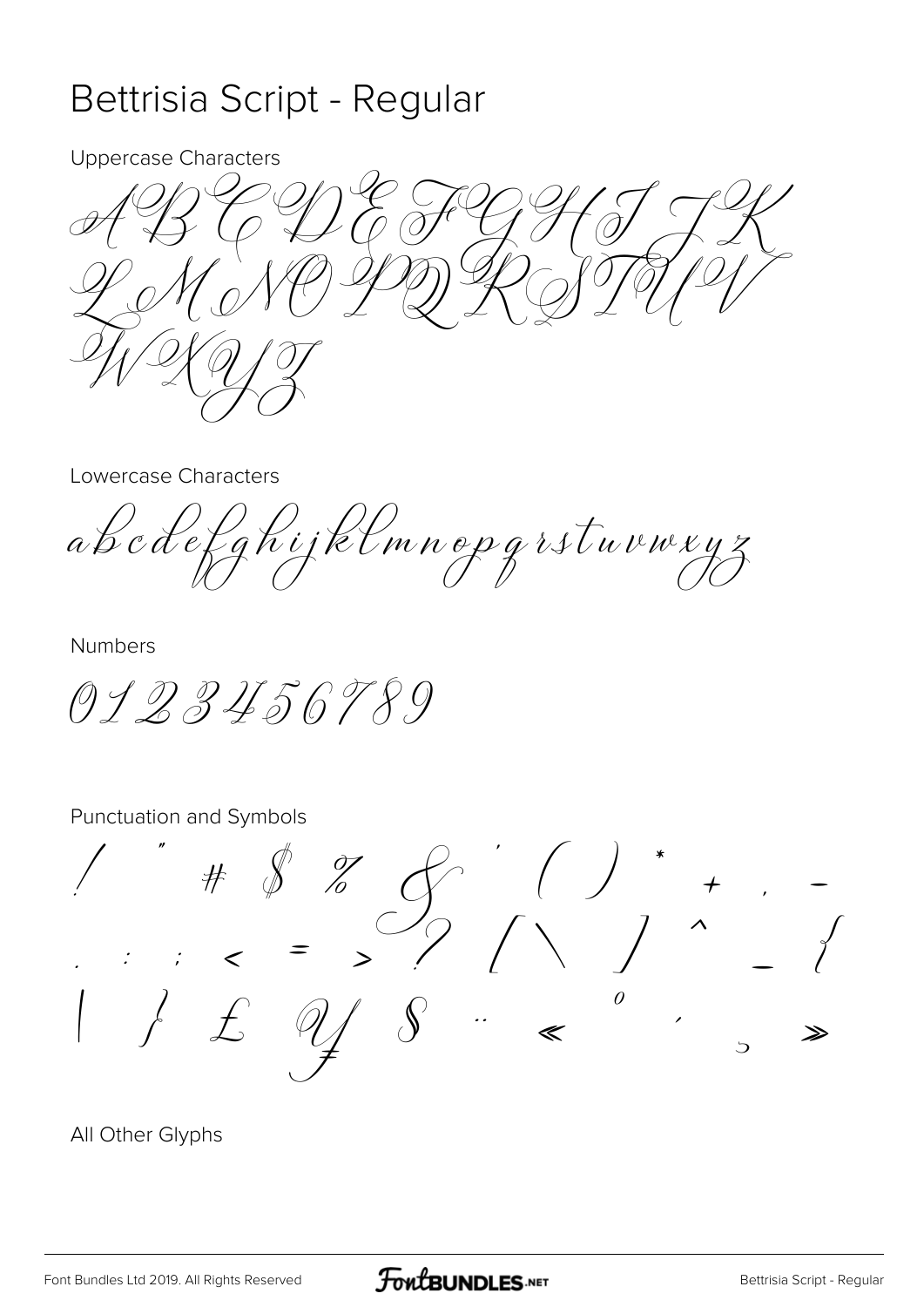À Á Â Ã Ä Å Ç È É









 $\dot{\hat{e}}$   $\hat{\phi}$   $\hat{\phi}$   $\ddot{\hat{e}}$   $\ddot{\hat{e}}$   $\dot{\hat{e}}$   $\dot{\hat{e}}$   $\ddot{\hat{u}}$   $\ddot{\hat{u}}$   $\ddot{\hat{u}}$ 

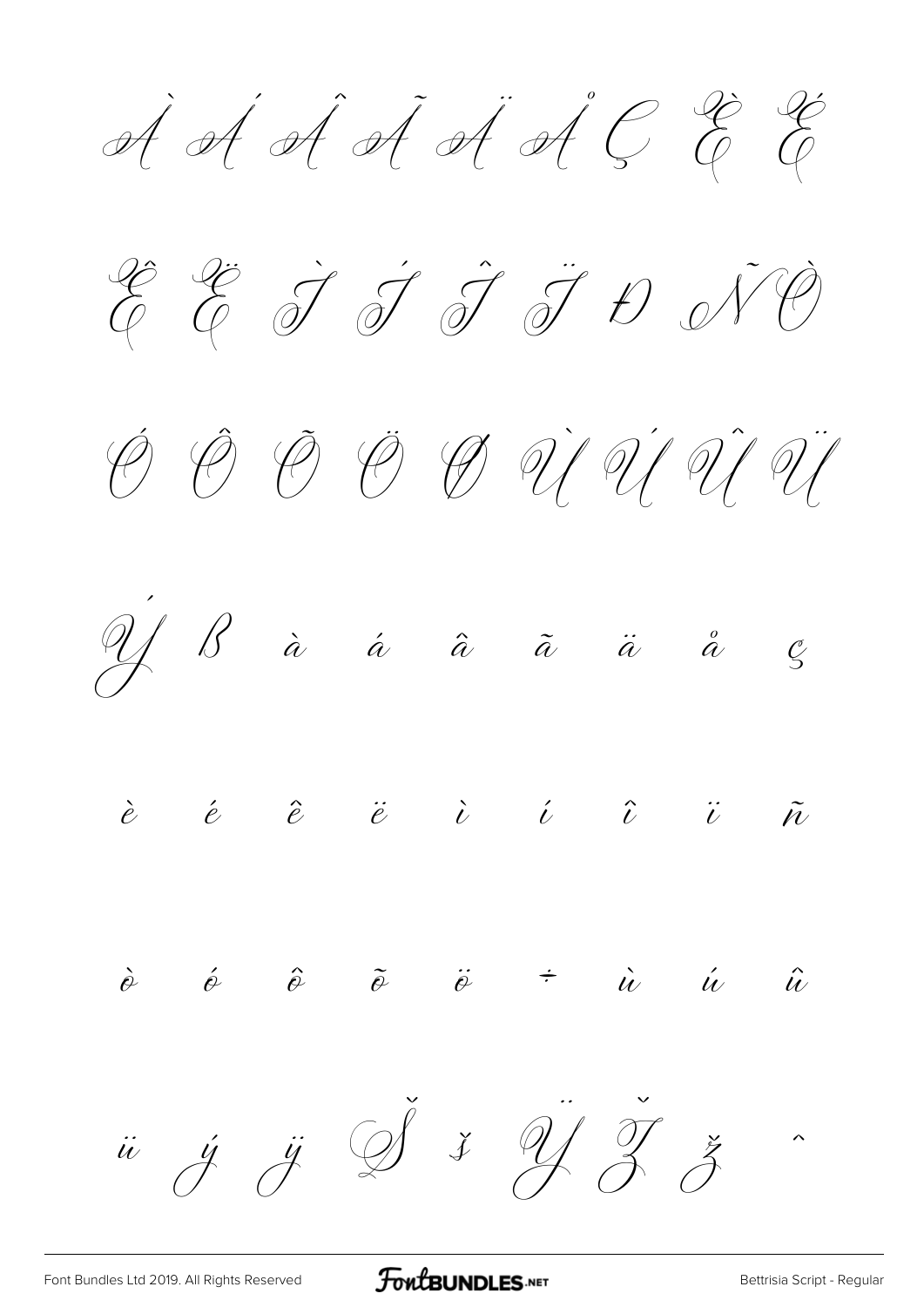$\frac{1}{2}$  ,  $\frac{1}{2}$  ,  $\frac{1}{2}$  ,  $\frac{1}{2}$  ,  $\frac{1}{2}$  ,  $\frac{1}{2}$  ,  $\frac{1}{2}$  ,  $\frac{1}{2}$  ,  $\frac{1}{2}$  ,  $\frac{1}{2}$  ,  $\frac{1}{2}$  ,  $\frac{1}{2}$  ,  $\frac{1}{2}$  ,  $\frac{1}{2}$  ,  $\frac{1}{2}$  ,  $\frac{1}{2}$  ,  $\frac{1}{2}$  ,  $\frac{1}{2}$  ,  $\frac{1$  $a \triangleleft a \curvearrowright a$  a  $a \curvearrowleft a$  $a \rightarrow a$  abb-bb-bb  $\mathcal{L} \mathcal{L} \mathcal{L} \mathcal{L} \mathcal{L} \mathcal{L} \mathcal{L} \mathcal{L} \mathcal{L} \mathcal{L} \mathcal{L}$  $\begin{array}{c} \mathscr{C} & \mathscr{C} & \mathscr{C} & \mathscr{C} & \mathscr{C} & \mathscr{C} \end{array}$ O c c c dd-dd-

FontBUNDLES.NET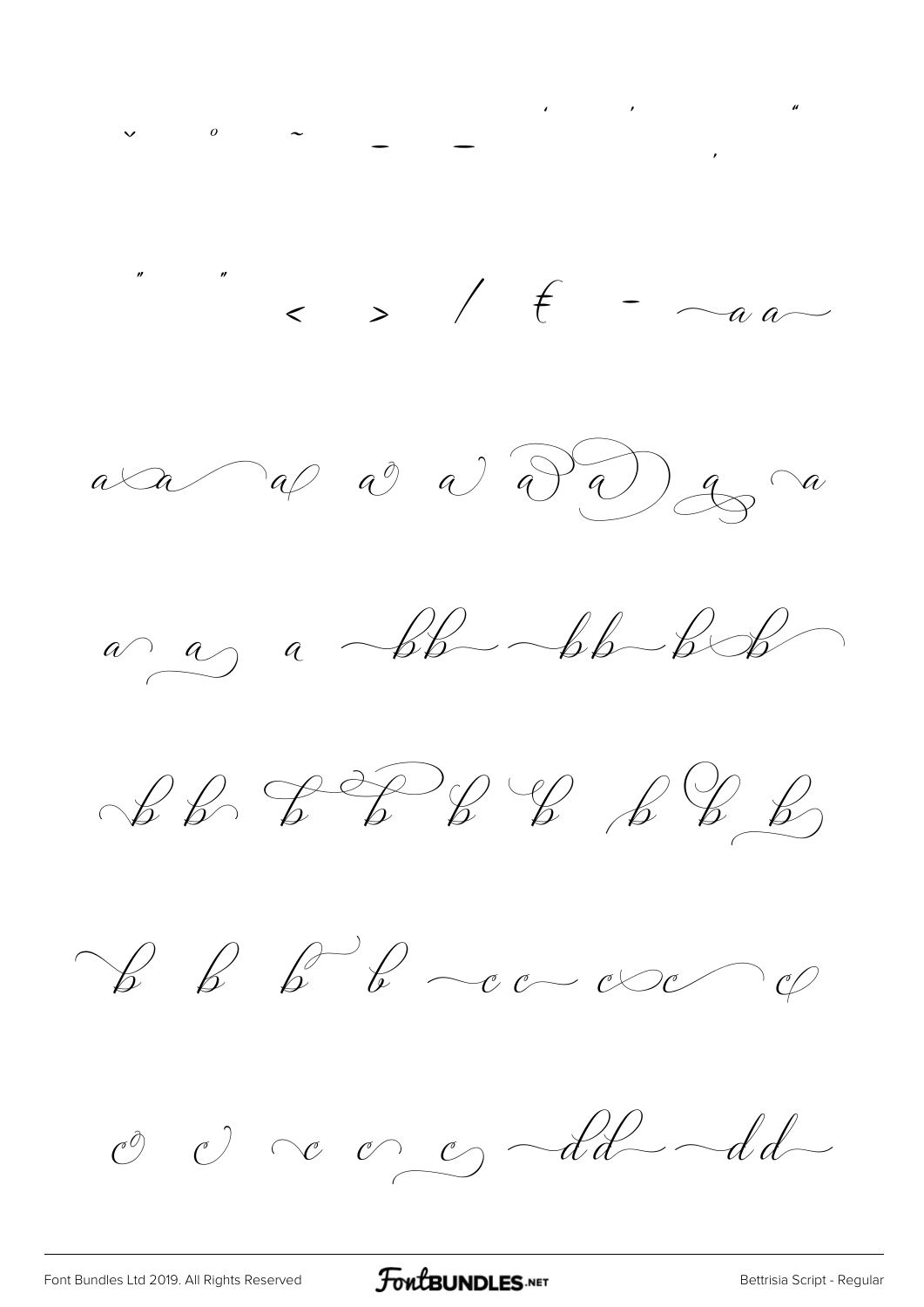ded de PFW de









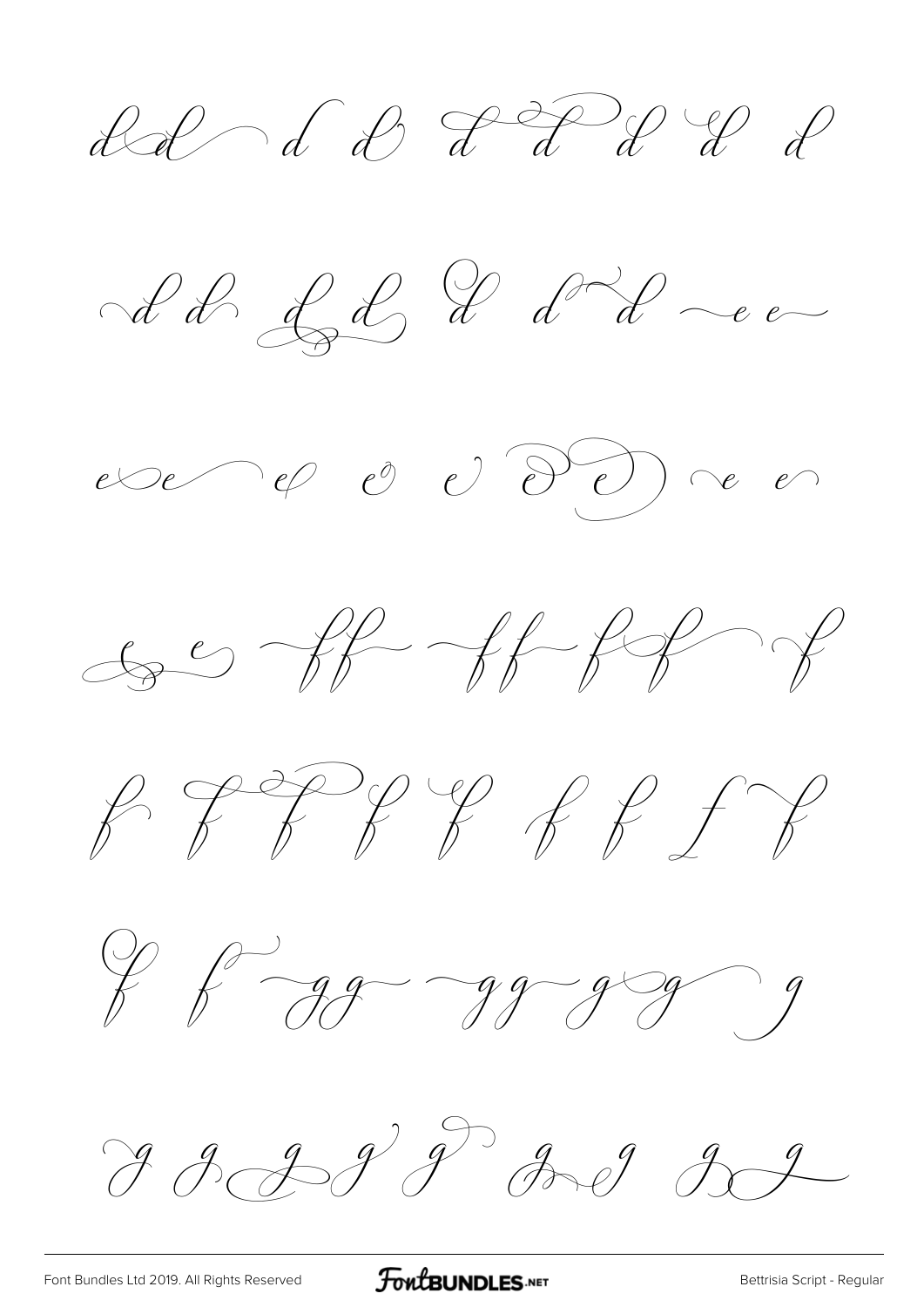$99 - kk - hhR - kbh$ 

 $\bigoplus_{i=1}^n\mathcal{A}_i\otimes\bigotimes_{i=1}^n\mathcal{A}_i\otimes\bigotimes_{i=1}^n\mathcal{A}_i\otimes\bigotimes_{i=1}^n\mathcal{A}_i$ 

Vi Uh R R vivi

is it It det het

 $d\sqrt{j}$  default

blek k R Jek L R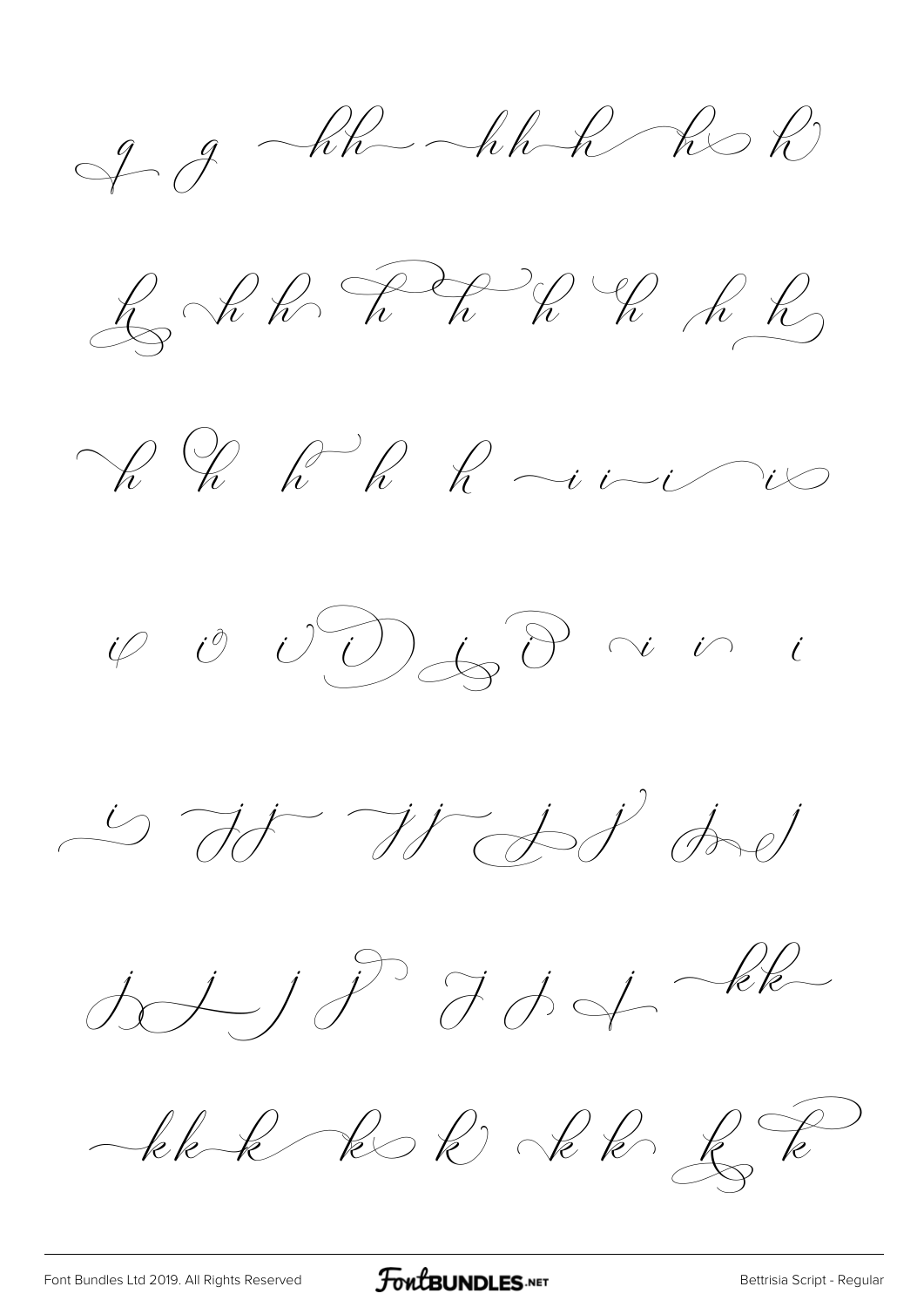EK E E E E E E E

 $k$  -ll-1L R C B

 $CPPPPPLPCQ$ 



 $m < m$  m)  $m$  m)  $m$  m m

 $\frac{m}{\sqrt{m}}$   $\frac{m}{\sqrt{m}}$   $\frac{n\sqrt{m}}{m}$   $\frac{m}{\sqrt{m}}$   $\frac{n\sqrt{m}}{m}$ 

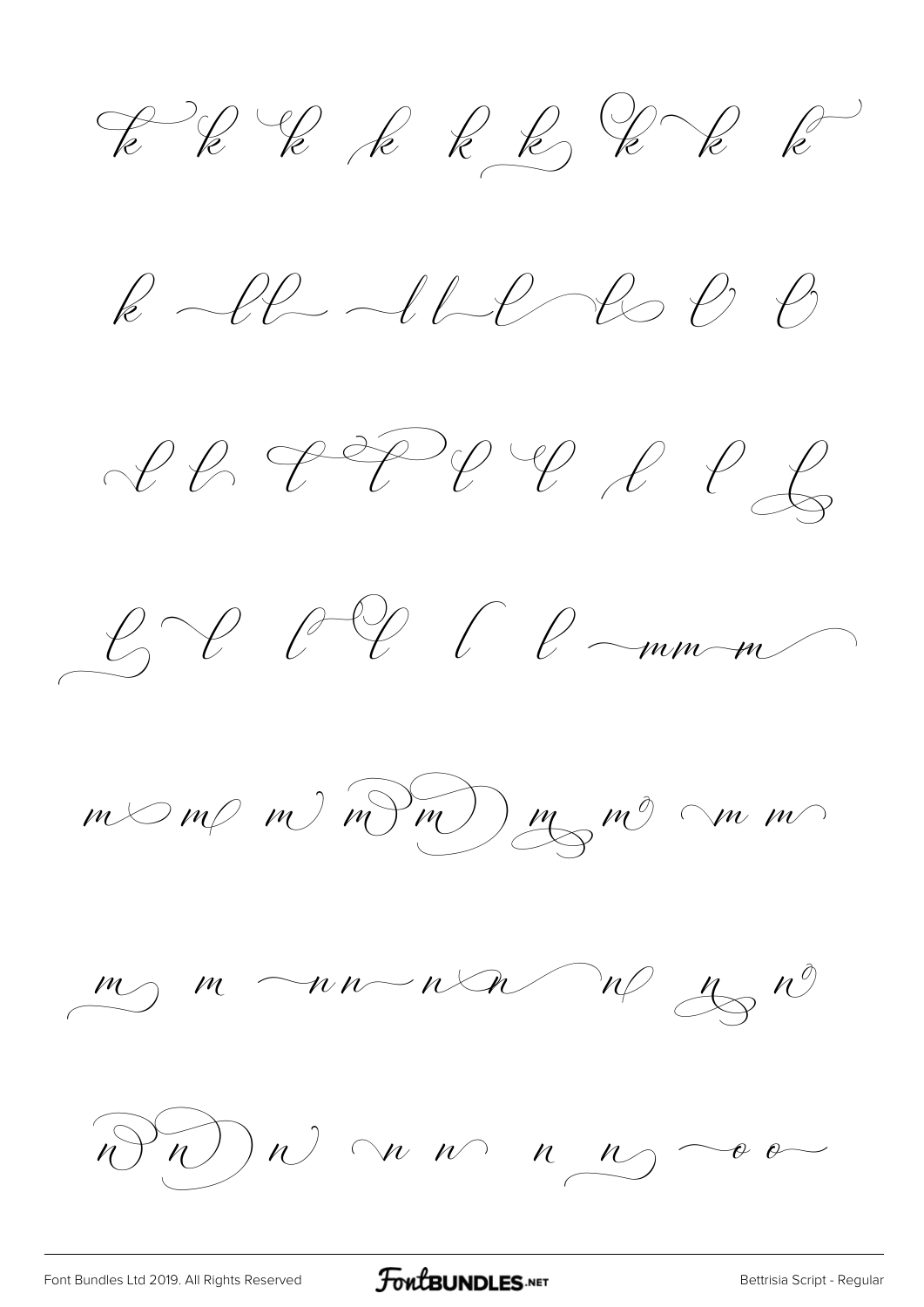











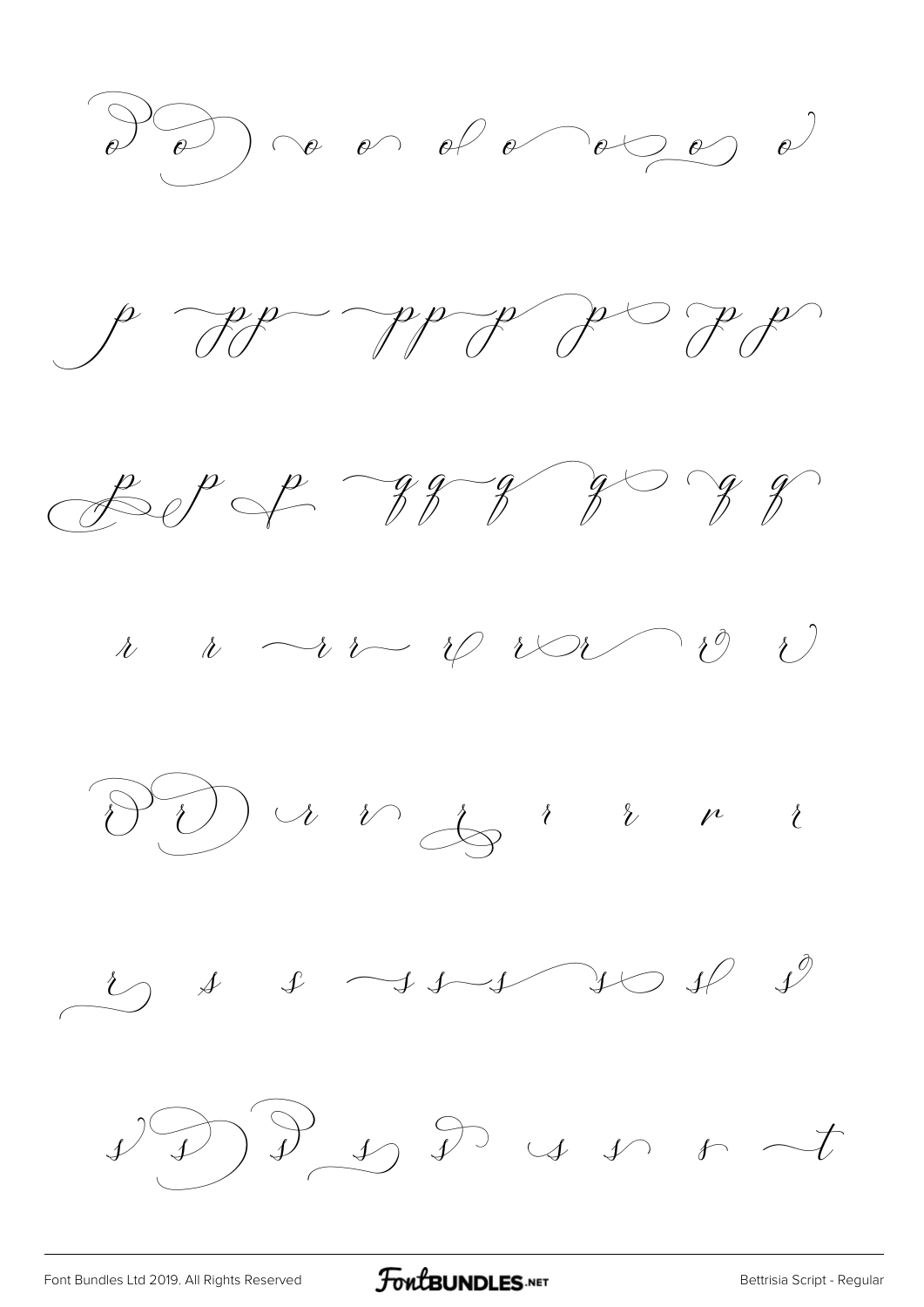たっせたためり とする



t t t tot t t D, t,







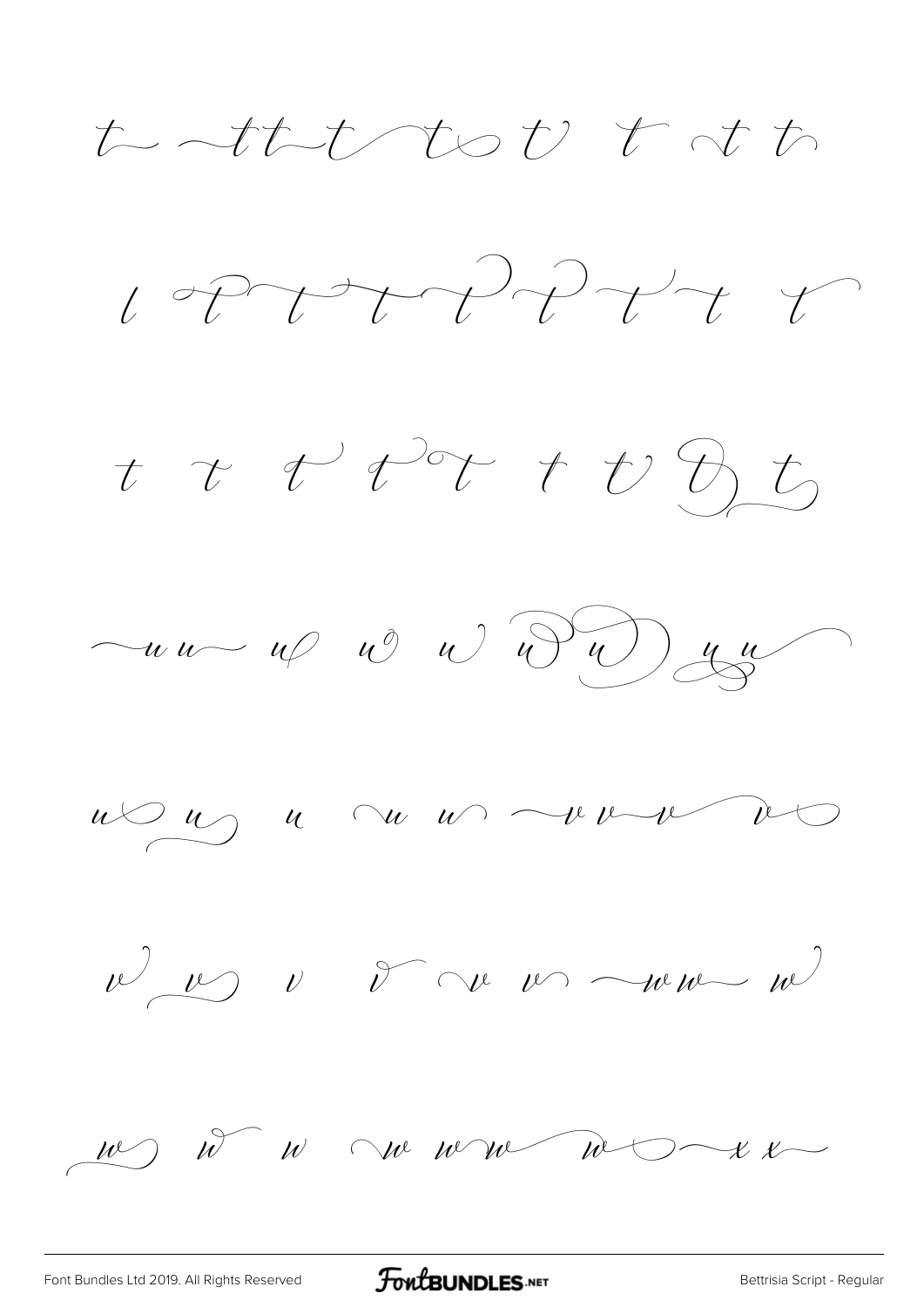$x \vee y$   $y \vee y$ 

 $y^{\prime}$  of grays and  $y^{\prime}$  you





h j k l m o p t y







A BB B B B B C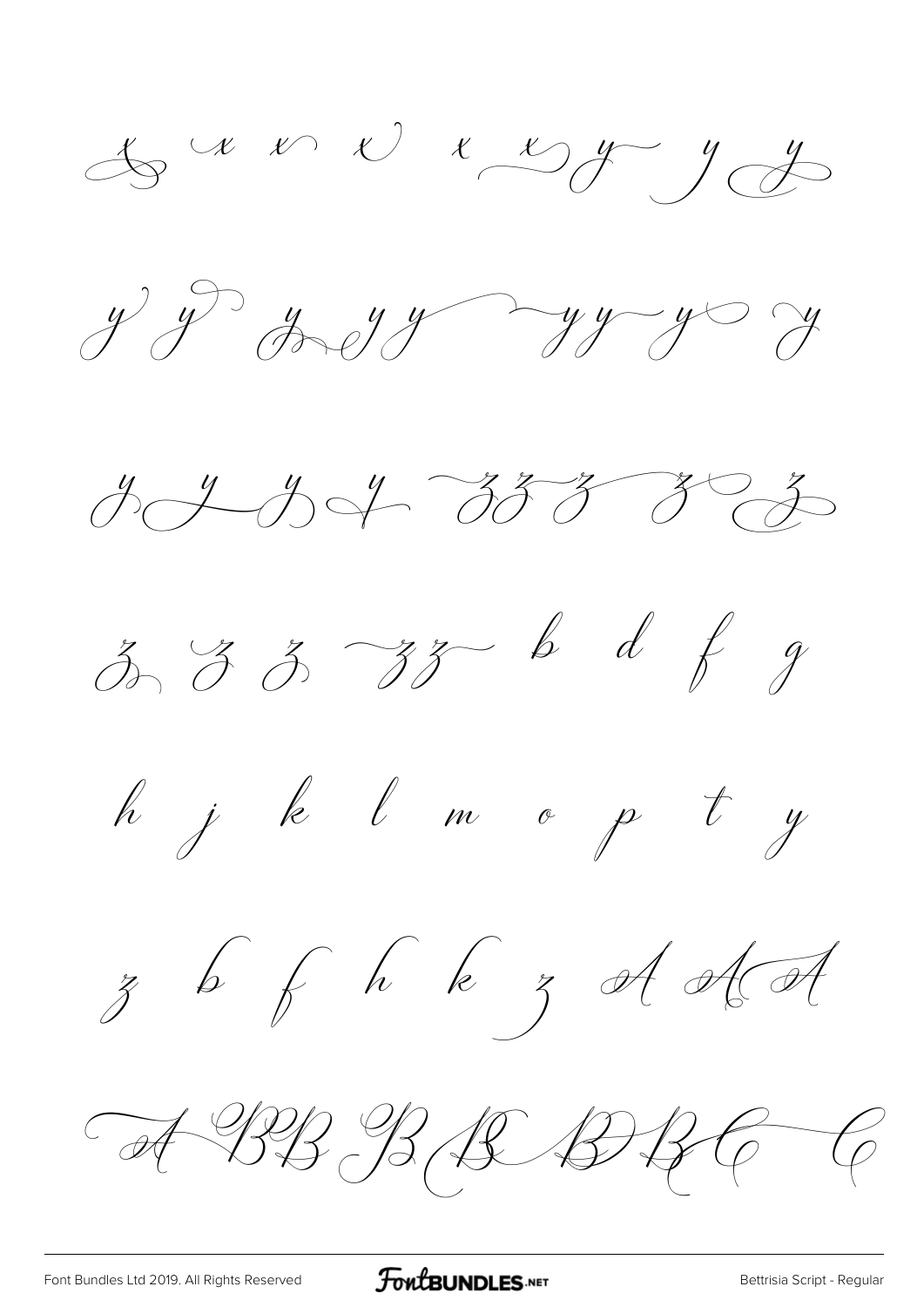$A-BDBEGEFG$ 

AGE ANNE I JKK

KLL LL K NOMM

MONDE SUD P-PP P

 $\mathbb{Q} \mathcal{R} \mathcal{R} \mathcal{R} \mathcal{S} \mathcal{S} \mathcal{A}$ 

FIUMO BURN

 $\mathcal{HWKAPQQZR}$